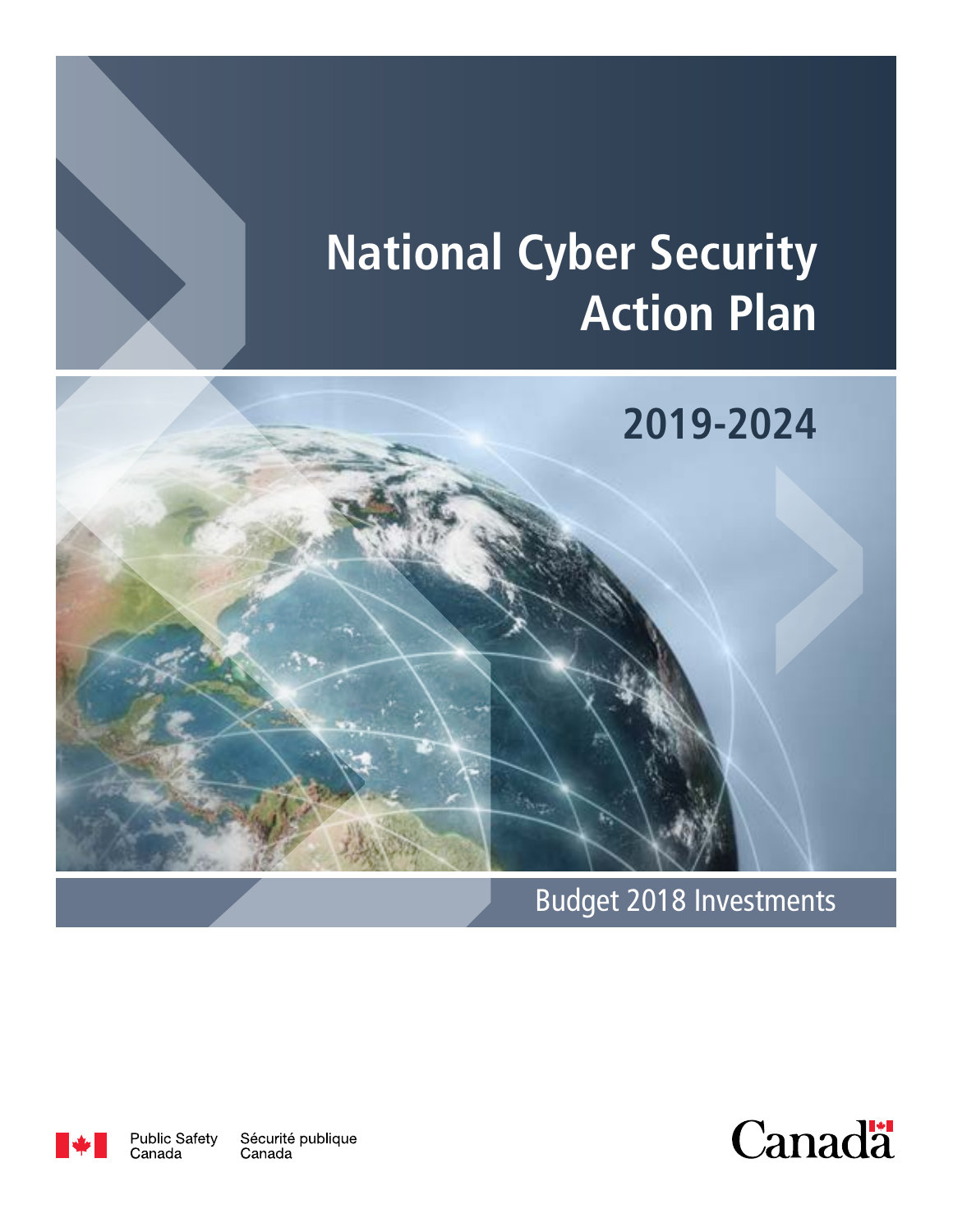© Her Majesty the Queen in Right of Canada, 2019

Cat. No.: PS9-1/2019E-PDF ISBN: 978-0-660-31467-9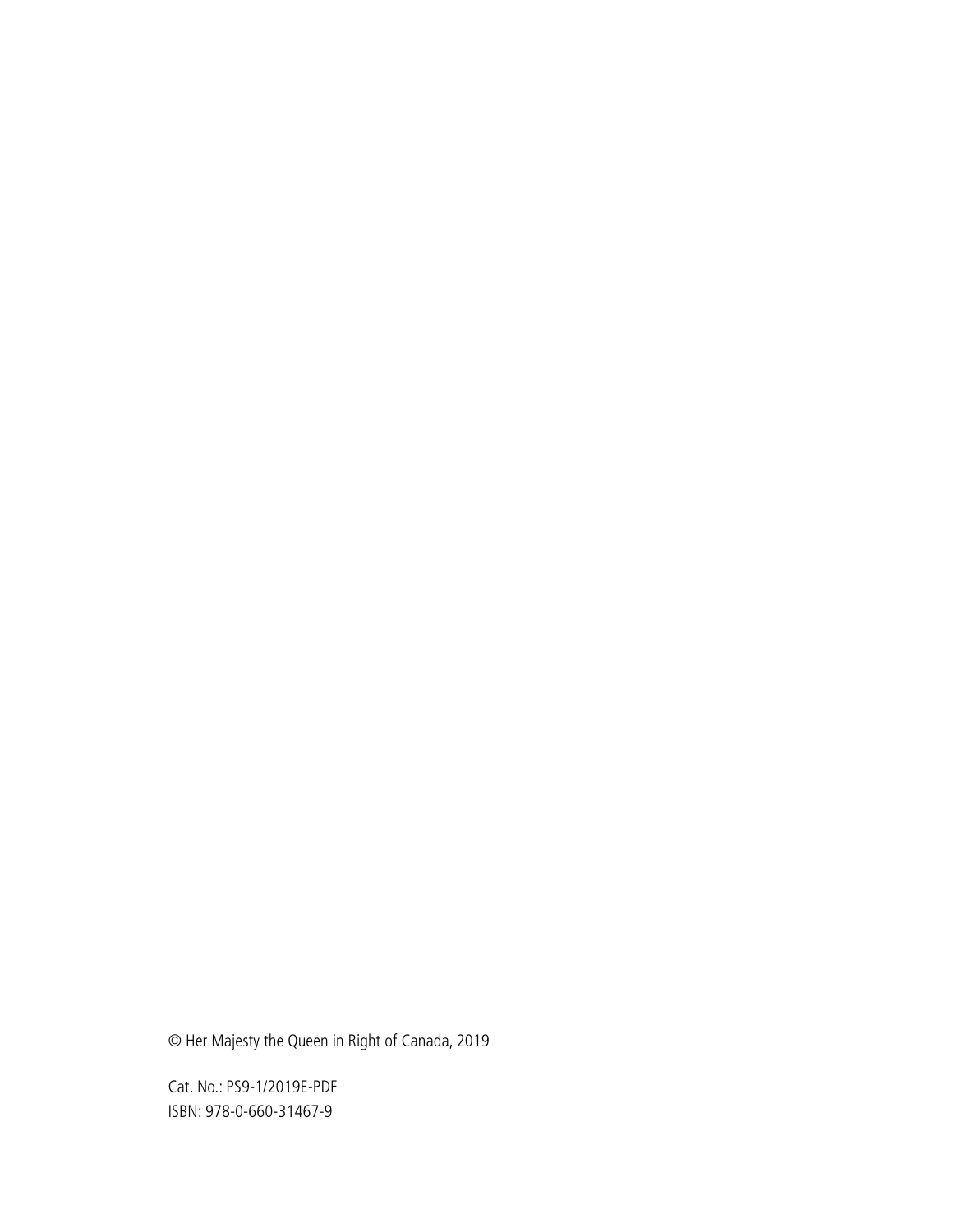# TABLE OF CONTENTS

| <b>Minister's Message</b>                                                                                                                                                                                                                                                                                                                                                                                         | 1  |
|-------------------------------------------------------------------------------------------------------------------------------------------------------------------------------------------------------------------------------------------------------------------------------------------------------------------------------------------------------------------------------------------------------------------|----|
| <b>Introduction</b>                                                                                                                                                                                                                                                                                                                                                                                               | 2  |
| <b>Goal 1 Secure and Resilient Systems</b>                                                                                                                                                                                                                                                                                                                                                                        | 4  |
| Supporting Canadian Critical Infrastructure Owners and Operators<br>Improved Integrated Threat Assessments<br>Preparing Government of Canada Communications for Advances in Quantum<br>Expanding Advice and Guidance to the Finance and Energy Sectors<br>Cyber Intelligence Collection and Cyber Threat Assessments<br>National Cybercrime Coordination Unit<br>Federal Policing Cybercrime Enforcement Capacity |    |
| <b>Goal 2</b> An Innovative and Adaptive Cyber Ecosystem                                                                                                                                                                                                                                                                                                                                                          | 10 |
| Cyber Security Component of the Student Work Placement Program<br>Cyber Security Assessment and Certification for Small and Medium-Sized Enterprises (SMEs)                                                                                                                                                                                                                                                       |    |
| <b>Goal 3 Effective Leadership, Governance and Collaboration</b>                                                                                                                                                                                                                                                                                                                                                  | 14 |
| Strategic Policy Capacity in Cyber Security and Cybercrime<br><b>Cyber Security Cooperation Program</b><br>Canadian Centre for Cyber Security<br>International Strategic Framework for Cyberspace<br>Bilateral Collaboration on Cyber Security and Energy                                                                                                                                                         |    |
| <b>Conclusion</b>                                                                                                                                                                                                                                                                                                                                                                                                 | 20 |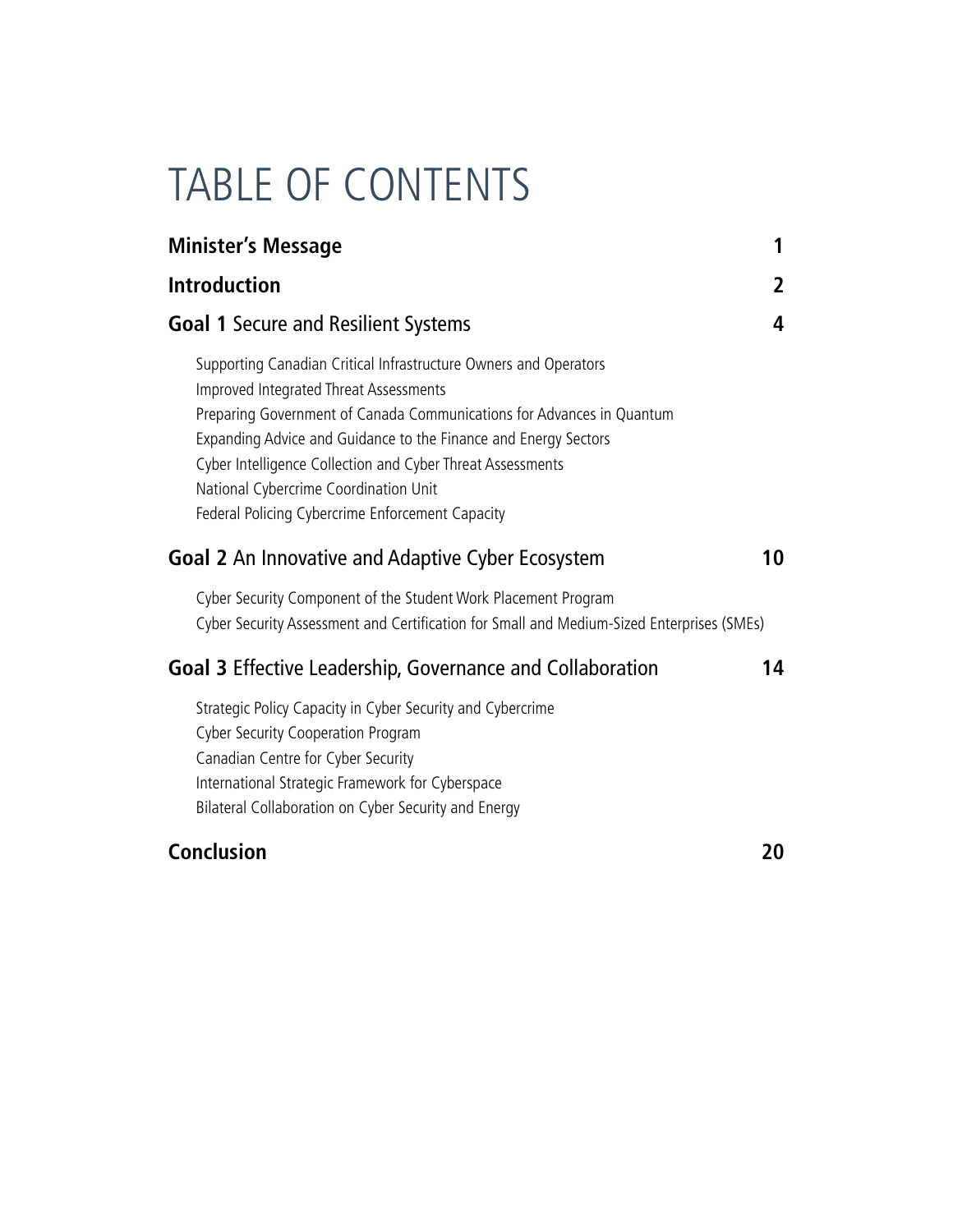# MINISTER'S MESSAGE

Every day, Canadians are online – more so than people anywhere else in the world – for work, play, shopping, banking, business, getting our news and just staying in touch. Yet the same digital infrastructure that so enhances our quality of life can also leave us vulnerable to those who would do us harm. From the critical infrastructure underpinning our Canadian economy, to commercial supply chains, to social networks and personal conveniences, the cyber threats to Canadian systems are large and growing, putting Canadians at risk. Cybercrime in Canada causes more than \$3 billion in economic losses each year.

To better address this huge contemporary challenge, the Government of Canada conducted a comprehensive Cyber Review, beginning in 2016, which included the first-ever public consultations on the topic, augmenting the insights gained from many experts and key stakeholders in both the private and public sectors.

That review led to Canada's new National Cyber Security Strategy, released in 2018, with initial funding in the 2018 and 2019 federal budgets totalling close to \$1 billion. The strategy is designed to be adaptable, taking into account the continuously changing cyber landscape. It also recognizes that the demand for bright new cyber security solutions will create excellent jobs and drive economic growth. Budget 2019 included \$145 million to help to protect Canada's critical cyber systems including in the finance, telecommunications, energy and transport sectors. Budget 2019 also included \$80 million over four years to support three or more Canadian cyber security networks across Canada that are affiliated with post-secondary institutions. The networks to be selected through a competitive process—will expand research, development and commercialization partnerships between academia and the private sector.

The strategy has three prime goals – secure and resilient Canadian information technology systems in government and beyond; a fertile cyber environment for Canadian science, innovation, talent and entrepreneurship; and strong domestic collaboration across our country, leading to Canadian leadership in shaping international developments with respect to cyber security.



**The Honourable Ralph Goodale** Minister of Public Safety and Emergency Preparedness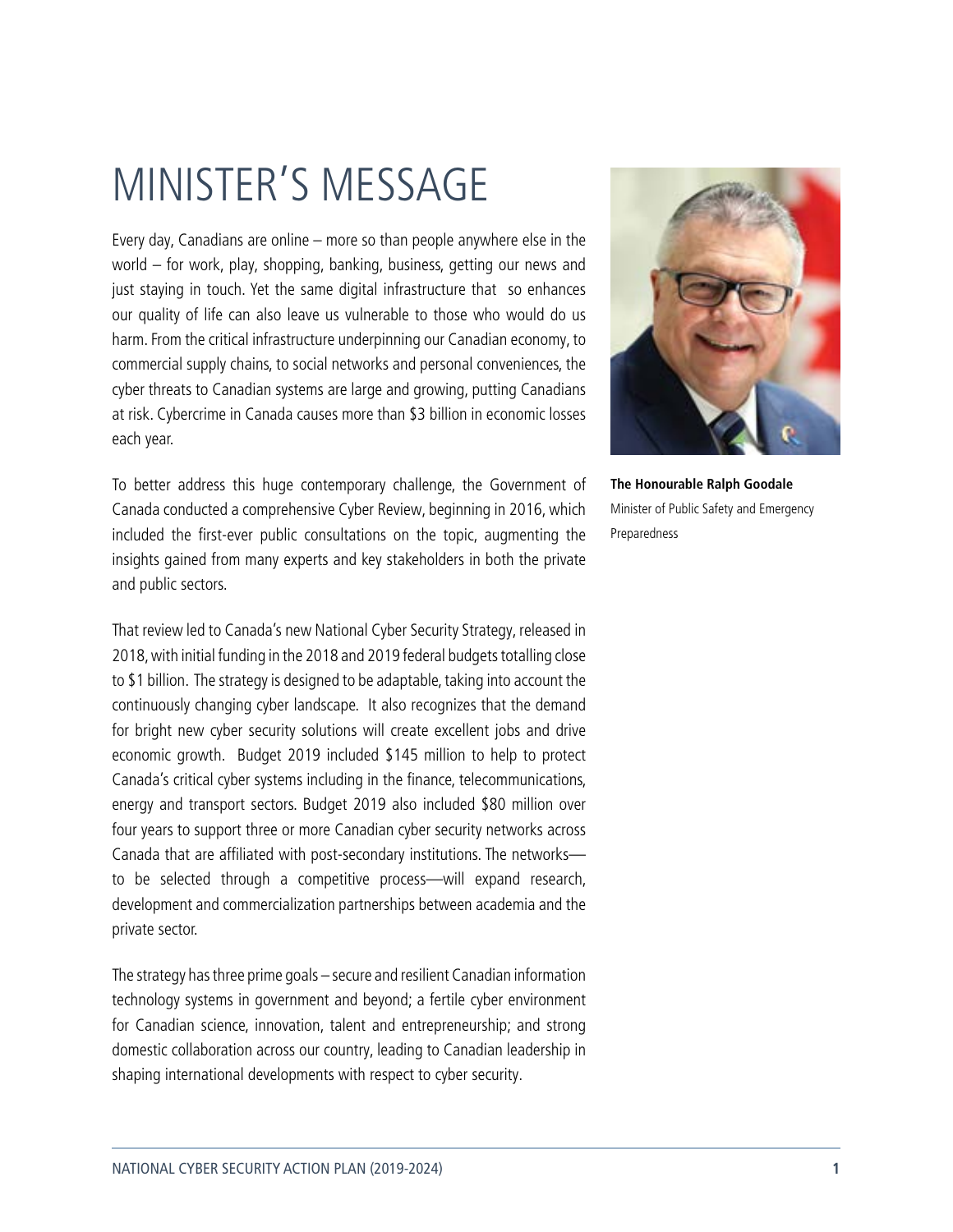This document takes the next step. In this National Cyber Security Action Plan (2019-2024), we lay out the specific initiatives planned over the coming five years to bring the strategy to life. In government, the private sector and our personal use, the plan is intended to empower Canadians to improve their cyber security and market their cyber skills and innovations to the world – generating well-paid middle-class jobs and a more prosperous Canada.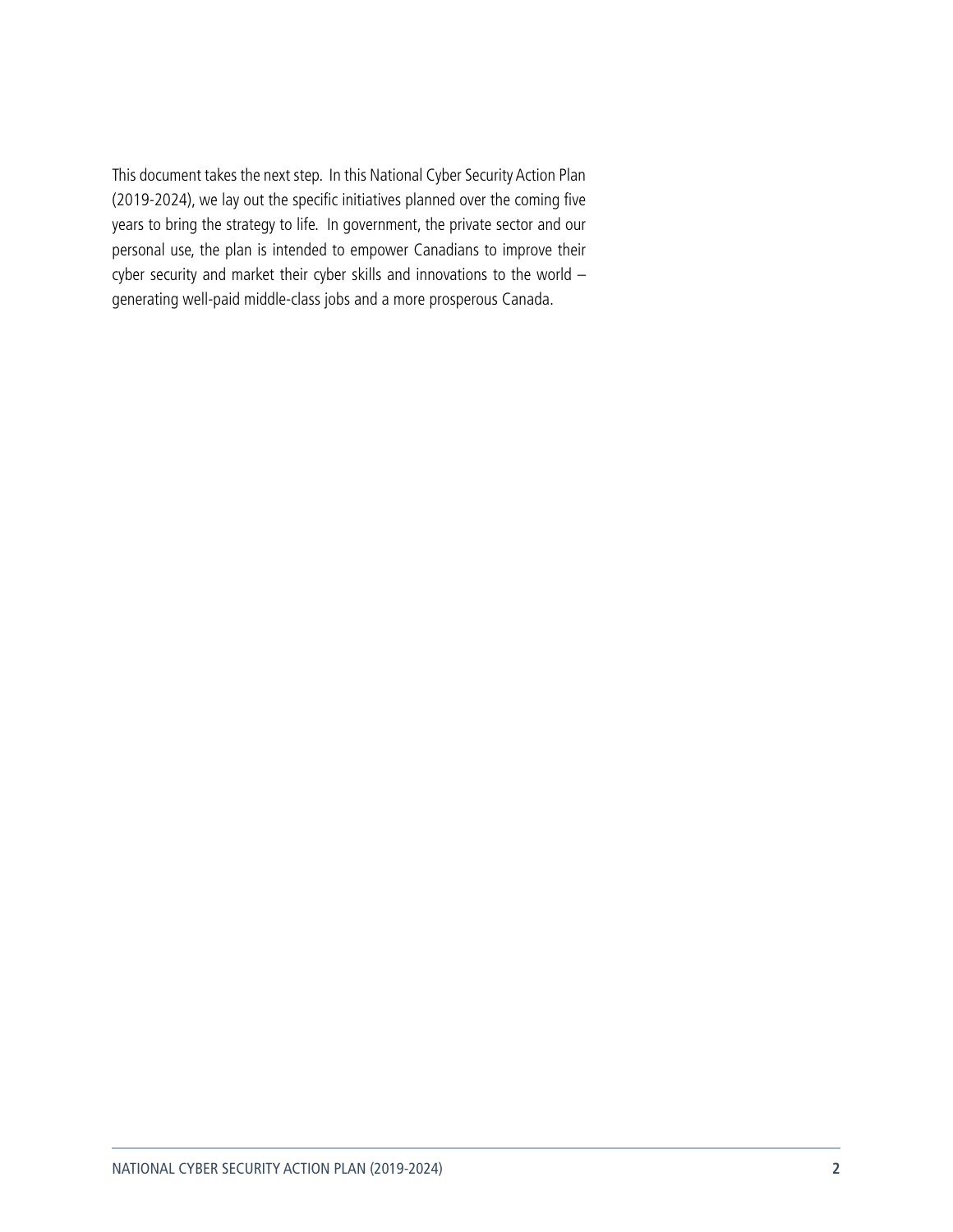

# INTRODUCTION

As a global society, we have gone digital. We play, learn, socialize, communicate and do business online. While the digital economy brings significant benefits, it also exposes significant vulnerabilities that can be exploited.

In 2010, the Government of Canada (the Government) launched a national effort to defend against cyber threats with Canada's first Cyber Security Strategy. As the digital economy evolves, so do cyber threats, requiring a refreshed strategy that responds to the changing landscape. In 2016, we took the first step toward developing a new Cyber Security Strategy. A comprehensive Cyber Review was launched and included Canada's first public consultation on cyber security, gaining insights and advice from experts, key stakeholders, and engaged citizens.

The new National Cyber Security Strategy (the Strategy), released in 2018, responds to the Cyber Review. It recognizes that robust cyber security is an essential element of Canadian innovation and prosperity. The Strategy is designed to be adaptable and to account for a continuously changing cyber landscape.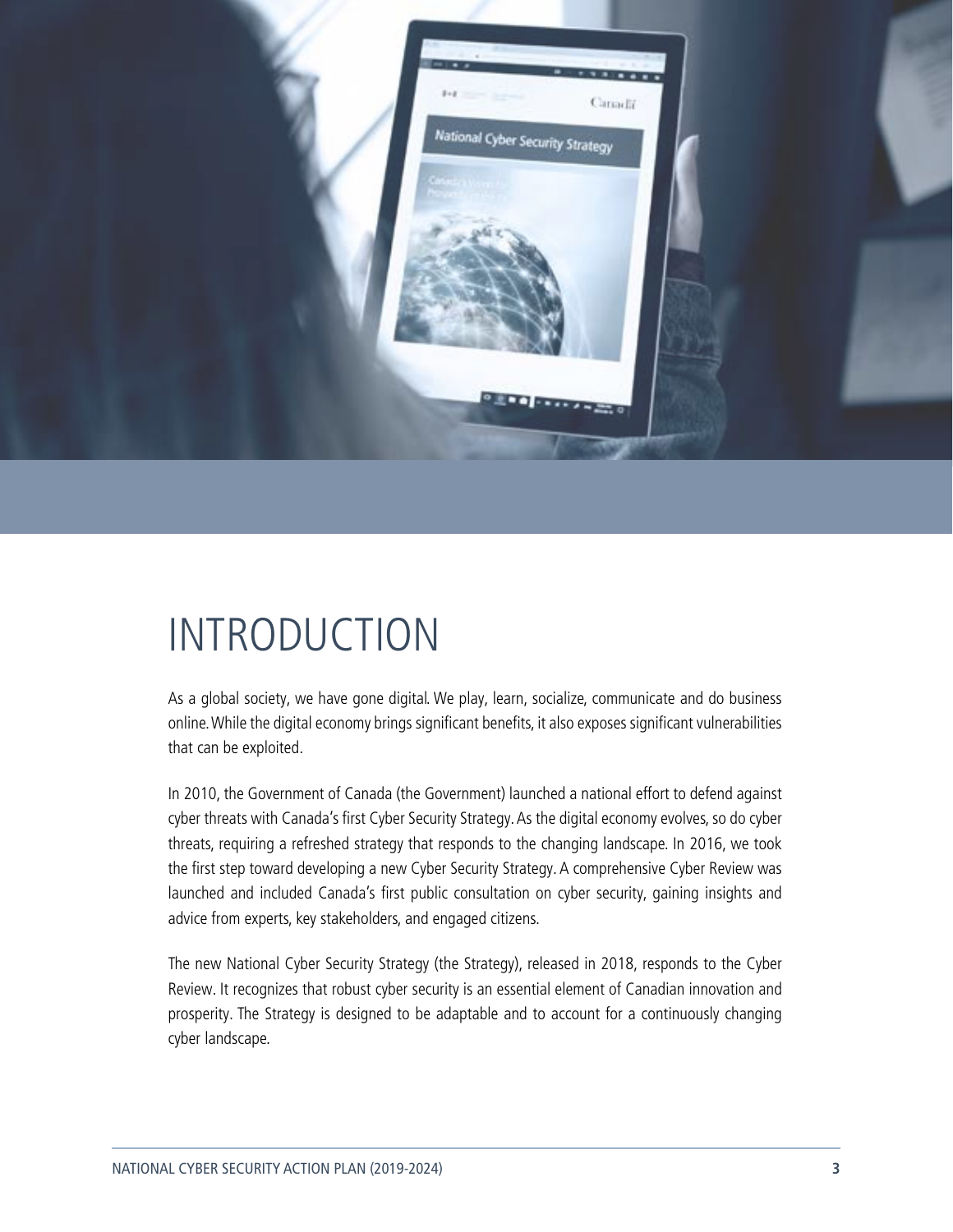The Strategy introduces this new strategic direction and defines three goals to achieve its vision of security and prosperity in the digital age:

- **• Secure and Resilient Canadian Systems:** with enhanced capabilities and in collaboration with partners, the Government of Canada will better protect Canadians from cybercrime, respond to evolving threats, and help defend critical government and private sector systems.
- **• An Innovative and Adaptive Cyber Ecosystem:** The Government of Canada will support advanced research, foster digital innovation, and develop cyber skills and knowledge to position Canada as a global leader in cyber security.
- **• Effective Leadership, Governance and Collaboration:** In collaboration with provinces, territories, and the private sector, the federal government will take a leadership role to advance cyber security in Canada, and will, in coordination with allies, work to shape the international cyber security environment in Canada's favour.

This document, the National Cyber Security Action Plan (2019-2024) for Canada's new Cyber Security Strategy, is a blueprint for the implementation of the Strategy. It sets out the initiatives and milestones supporting each of our three goals, and presents a roadmap of how we will achieve and maintain our vision of security and prosperity in the digital age. Funded through Budget 2018 (\$507.7M over 5 years, and 108.8M ongoing), these initiatives represent an incremental first step to achieving this vision. As the Strategy is designed to be flexible, it is anticipated that additional initiatives could be identified as the cyber landscape continues to evolve.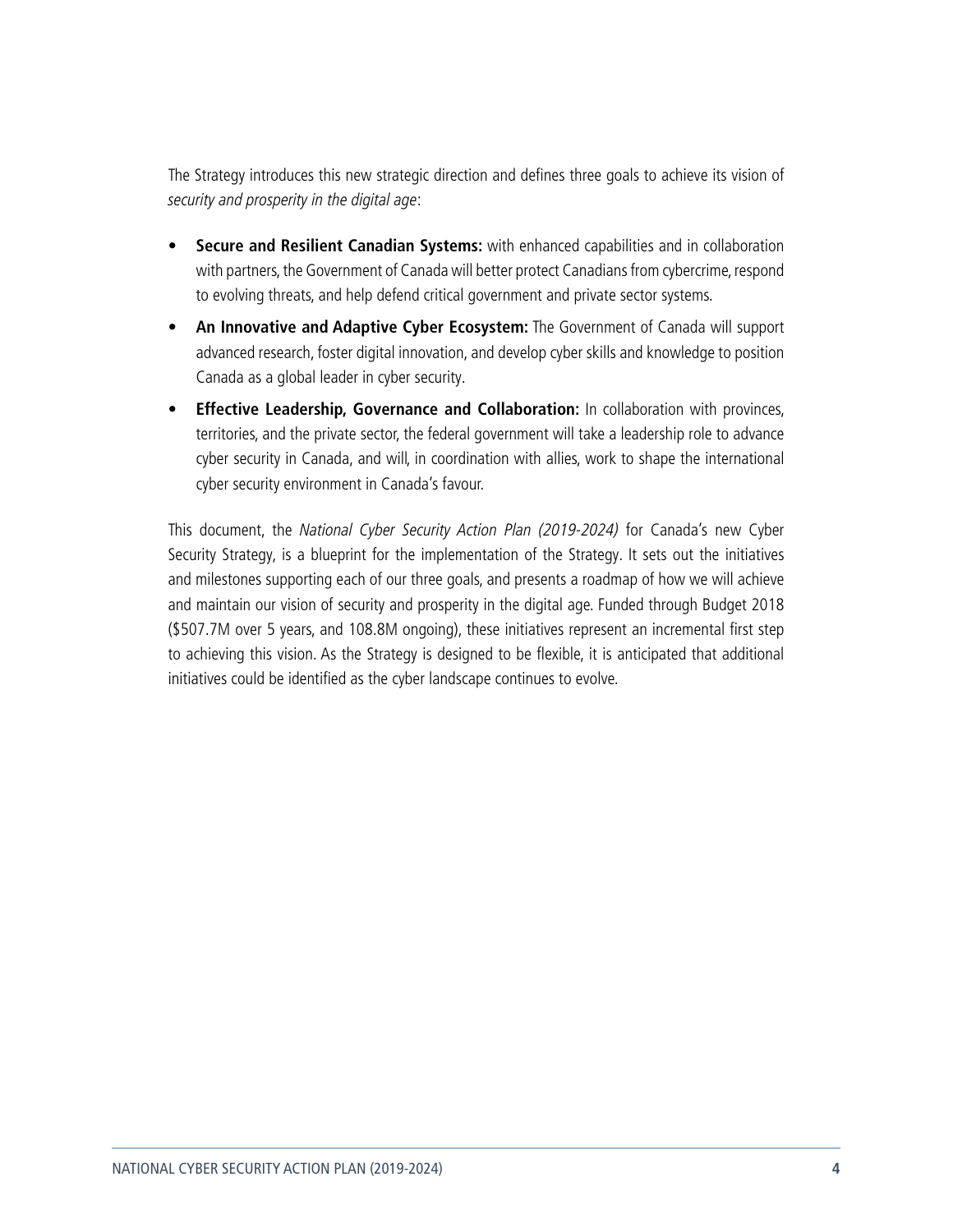# Goal 1 Secure and Resilient Systems

 $1<sup>th</sup>$ 

Through collaborative action with partners and enhanced cyber security capabilities, we will better protect Canadians from cybercrime, respond to evolving threats, and defend critical government and private sector systems.

As malicious cyber tools become increasingly accessible, and as rates of cybercrime continue to rise, there is a real threat to Canada's economic well-being. As more of Canada's critical infrastructure can be controlled remotely and essential services are managed online, cyber incidents have the potential to compromise national security and public safety. To address these risks, the Government of Canada will expand its efforts to support Critical Infrastructure (CI) owners and operators in reducing their cyber security risks. It will do so by providing CI owners and operators with enhanced awareness of cyber risks and vulnerabilities, and of the mitigation measures available to enhance the resilience of vital infrastructure systems. The Government of Canada will also enhance law enforcement capacity

<span id="page-7-0"></span>**LL-LW/CELV/**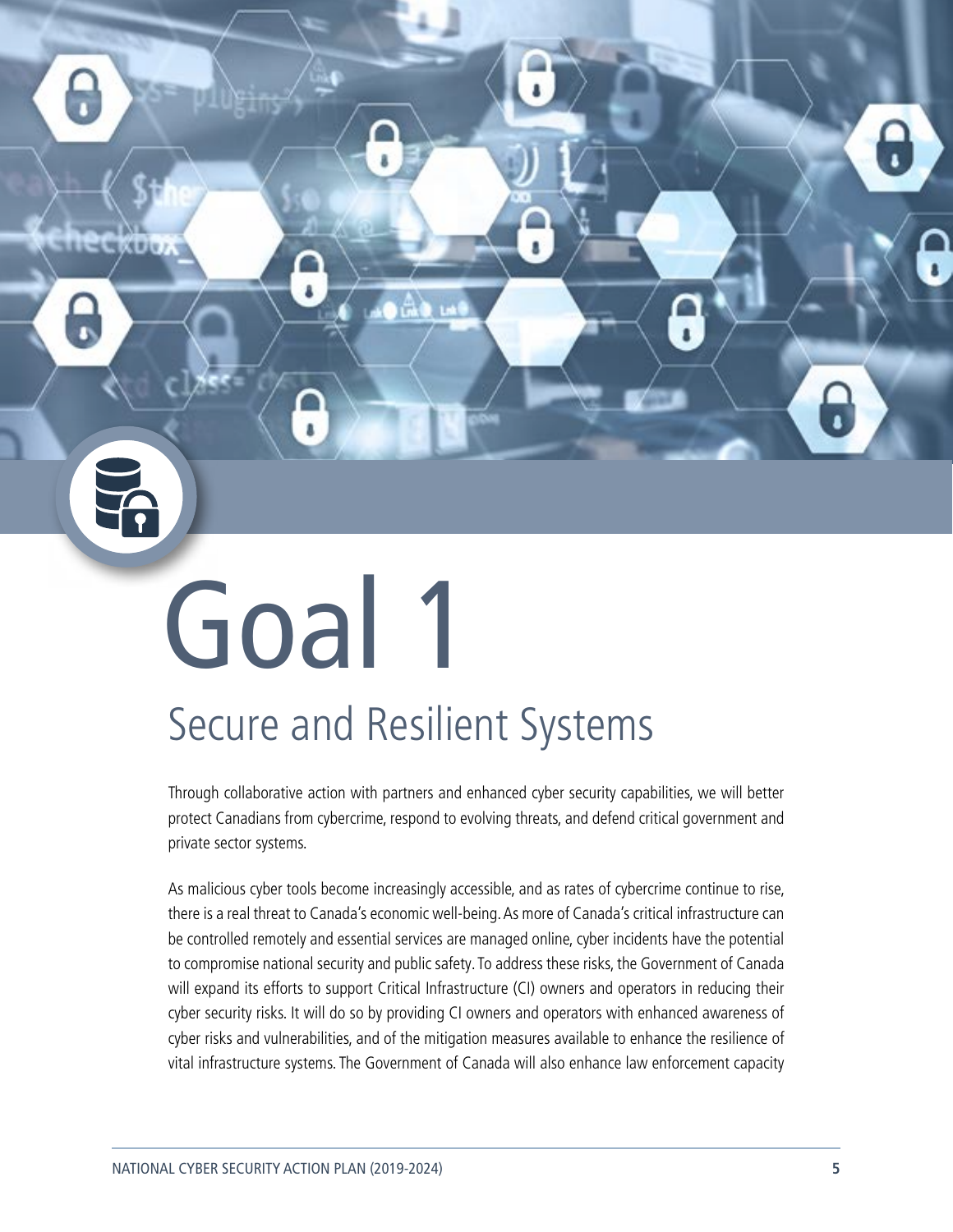<span id="page-8-0"></span>to respond to cybercrime by supporting coordination across law enforcement agencies and with federal, provincial, territorial, and international partners. The Government will enhance cybercrime investigative capacity and make it easier for Canadians to report cybercrime.

# INITIATIVES

#### **Supporting Canadian Critical Infrastructure Owners and Operators**

The Department of Public Safety and Emergency Preparedness will deliver a comprehensive risk management approach that will enable CI owners and operators to better secure their systems and information. Specifically, the Department will increase its capacity to: 1) conduct cyber security assessments to help organizations identify and address vulnerabilities in their cyber systems, including through the use of a technical network assessment tool; 2) provide sector stakeholders with information on the latest threats and trends affecting industrial control system (ICS) security, and offer hands-on technical training to mitigate risks and strengthen ICS resilience, including through the delivery of ICS Security Symposiums; and 3) coordinate and deliver cyber-based exercises for the CI community to help test and develop individual/collective capabilities to respond to, and recover from, cyber-attacks.

#### **Improved Integrated Threat Assessments**

The new Canadian Centre for Cyber Security (the Cyber Centre), housed within the Communications Security Establishment (CSE), will increase its capacity to produce all-source strategic cyber threat assessments and contextualize cyber threats to assist the Government of Canada and Canadians in understanding complex and evolving cyber threats (e.g. 2019 Update: Cyber Threats to Canada's Democratic Process). A better understanding of the cyber threat landscape by the Government of Canada and Canadians will facilitate better responses and a more cyber secure and resilient Canada.

#### **Preparing Government of Canada Communications for Advances in Quantum**

In order to protect the confidentiality of today's Government of Canada communications against future attacks by quantum computing, CSE will undertake the Interim Quantum Safe Capability project in collaboration with other Government departments to ensure the Government of Canada's classified cryptographic devices are appropriately updated.

#### **Expanding Advice and Guidance to the Finance and Energy Sectors**

The Cyber Centre will enhance its partnerships with owners and operators of critical infrastructure in the Canadian finance and energy sectors thereby enabling the mutually beneficial exchange and co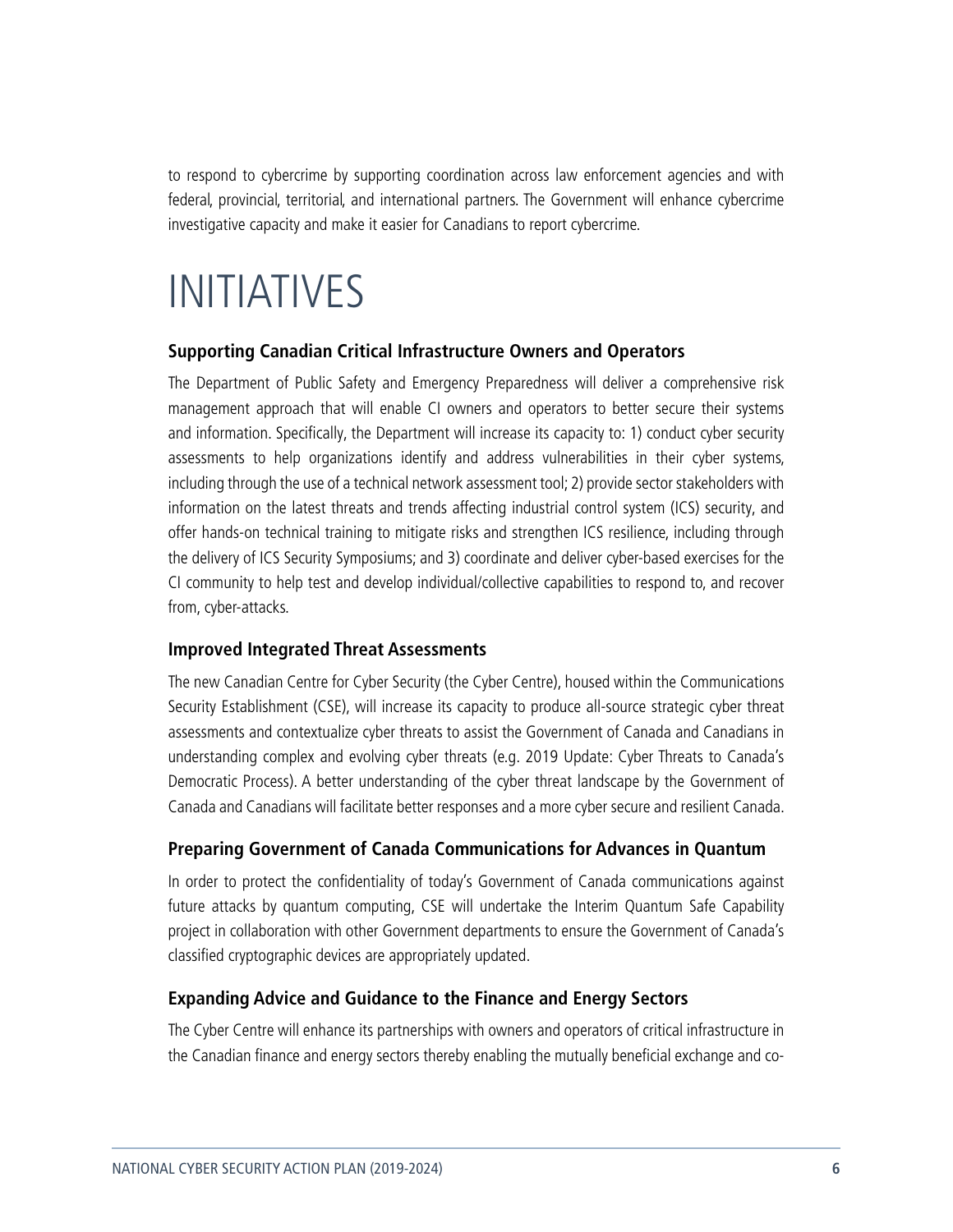<span id="page-9-0"></span>development of unique cyber security knowledge and capabilities in order to better defend against advanced cyber threats.

#### **Cyber Intelligence Collection and Cyber Threat Assessments**

With enhanced funding in support of the Strategy, the Canadian Security Intelligence Service (CSIS) will increase the work already being done in cyber intelligence collection and cyber threat assessments. It will support analysis to better understand cyber threats and the intentions and capabilities of cyber actors operating in Canada and abroad who pose a threat to the security of Canada. This will enable the Government of Canada to improve its overall situational awareness, better identify cyber vulnerabilities, mitigate or prevent cyber espionage, sabotage, foreign interference, or other cyber threat activity, and take action to secure critical infrastructure.

#### **National Cybercrime Coordination Unit**

The Royal Canadian Mounted Police (RCMP) will establish the National Cybercrime Coordination Unit (NC3 Unit) to coordinate Canadian police operations against cybercriminals and to establish a national mechanism for Canadians and businesses to report cybercrimes to police.

The NC3 Unit will:

- Coordinate Canadian cybercrime operations and collaborate with international partners;
- Provide digital investigative advice and guidance to Canadian police;
- Produce actionable cybercrime intelligence for Canadian police;
- Collaborate with CSE's Canadian Centre for Cyber Security; and,
- Establish a national public reporting mechanism for Canadians and businesses to report cybercrimes and fraud to law enforcement.

 $\overline{\phantom{a}}$ The threats we face in cyberspace are complex and rapidly evolving. Governments, businesses, organizations, and Canadians are vulnerable. With more of our economy and essential services moving online every year, the stakes  $\alpha$ could not be higher. (The Strategy)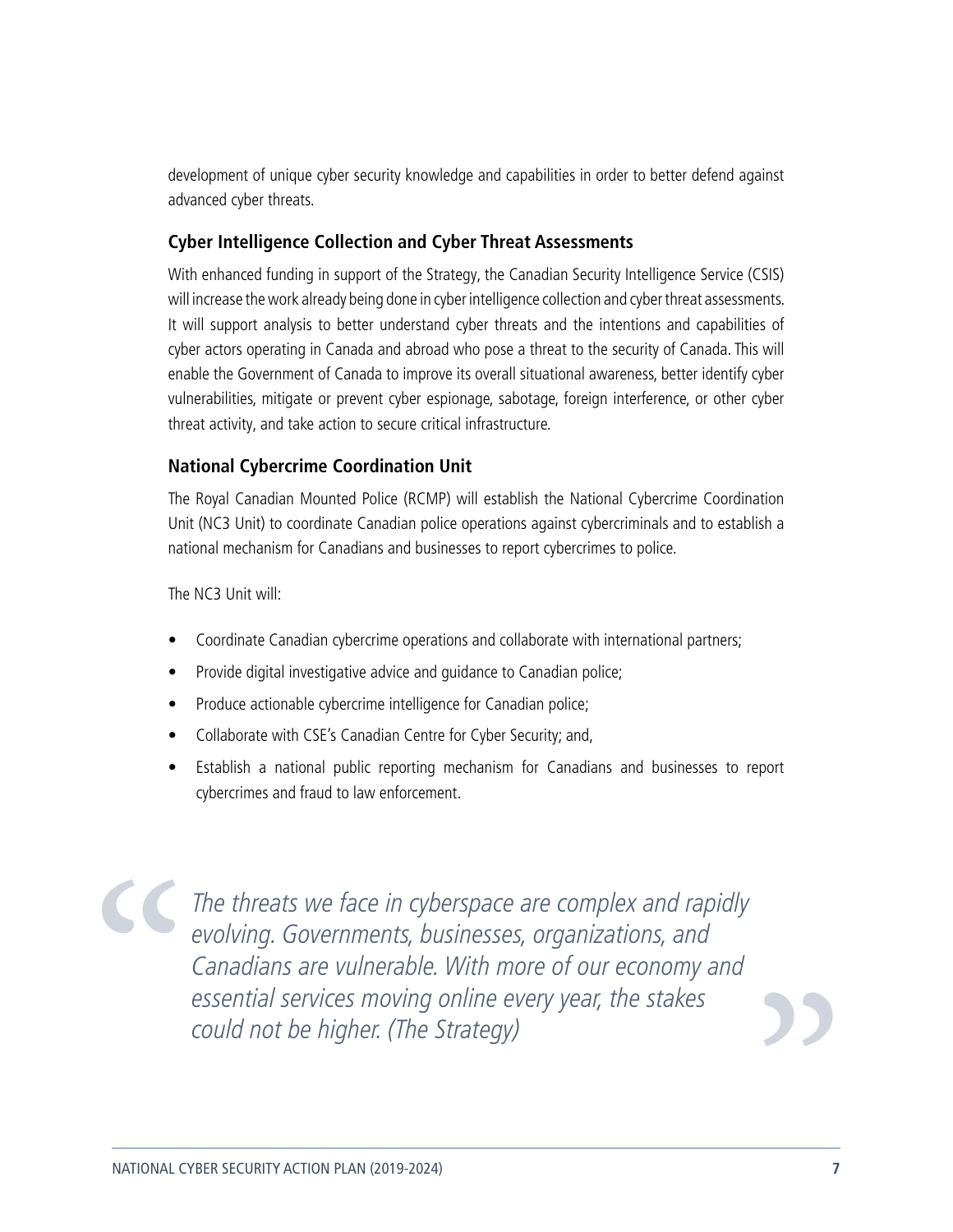#### <span id="page-10-0"></span>**Federal Policing Cybercrime Enforcement Capacity**

The RCMP will also enhance its operational capacity (investigations, intelligence, specialized technical investigative services, international presence, and specialized cyber expertise) to take federal enforcement action against priority cybercrime activity both domestically and internationally. More specifically, the RCMP will:

- Enhance capacity to target cybercrime related criminal activities;
- Enhance specialized cyber capability to federal investigative teams and increase capacity to respond to and participate in joint investigations with Canada's key international law enforcement partners; and,
- Detect, prevent, and respond to threats to the safety and security of Canadians and Canadian interests.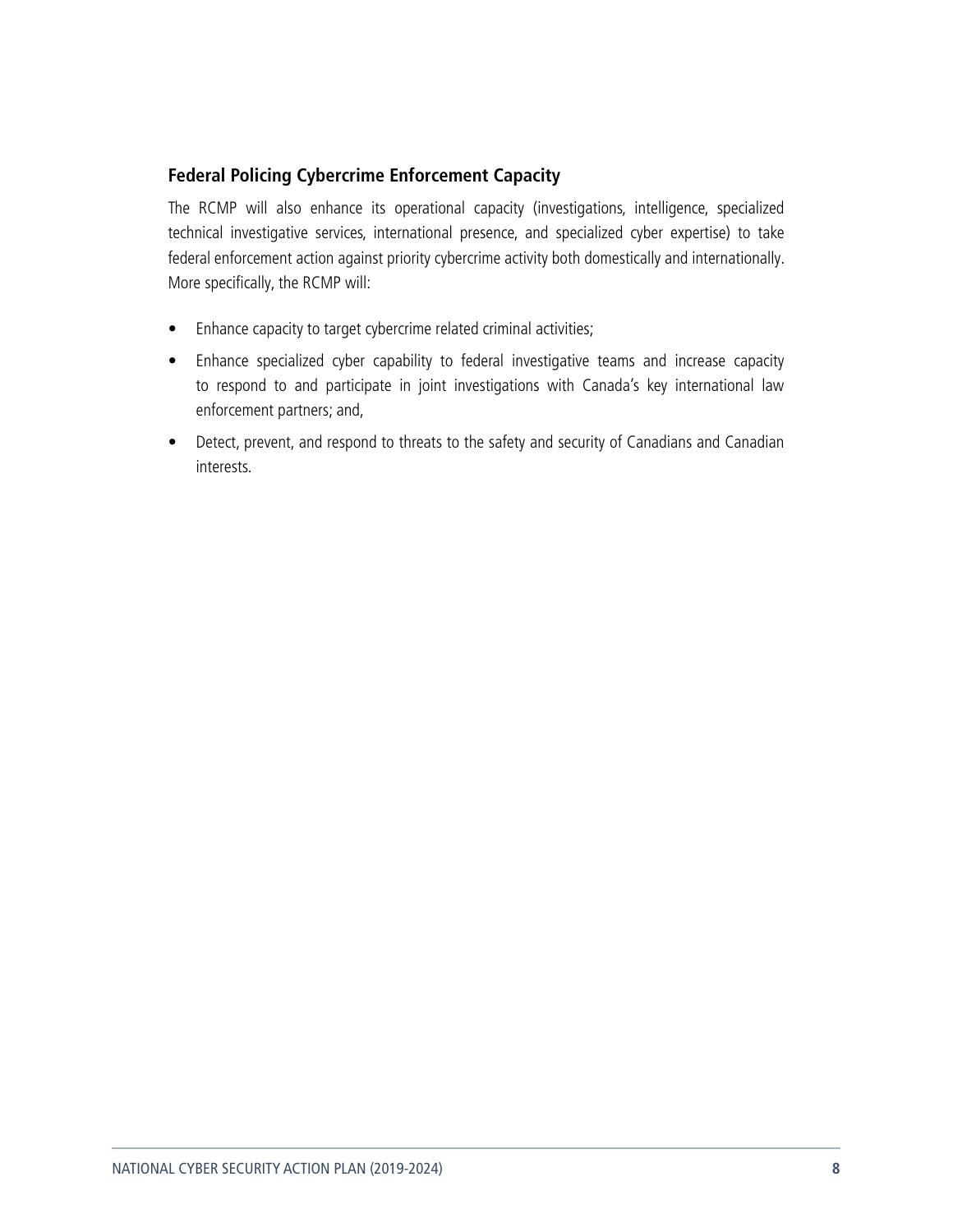## **Goal 1** Secure and Resilient Systems

### Supporting Canadian Critical Infrastructure Owners and Operators

| <b>Department</b>                   | <b>Action/Milestone</b>                                                                              | <b>End Date Status</b> |         |
|-------------------------------------|------------------------------------------------------------------------------------------------------|------------------------|---------|
| <b>Public Safety</b><br>Canada (PS) | Acquire/develop a technical cyber assessment tool                                                    | 2019                   | Planned |
|                                     | <b>Establish an Industrial Control System (ICS) Advisory</b><br>Committee                            | 2019                   | Planned |
|                                     | Increase the number of cyber security exercises delivered to<br>critical infrastructure stakeholders | 2020                   | Planned |
|                                     | Develop technical ICS security training and awareness solution 2020                                  |                        | Planned |

# Improved Integrated Threat Assessments

| <b>Department</b>                                    | <b>Action/Milestone</b>                                                                                                          | <b>End Date Status</b> |             |
|------------------------------------------------------|----------------------------------------------------------------------------------------------------------------------------------|------------------------|-------------|
| Communications<br>Security<br>Establishment<br>(CSE) | Increase capacity to enable CSE to better meet increasing<br>demands for cyber threat assessments                                | 2024                   | In Progress |
|                                                      | Increase capacity to enable CSE to assess a wider array of<br>cyber threats reflecting the Cyber Centre's growing client<br>base | 2024                   | In Progress |

## Preparing Government of Canada Communications for Advances in Quantum

| <b>Department</b>                                    | <b>Action/Milestone</b>                                                                                        | <b>End Date Status</b> |             |
|------------------------------------------------------|----------------------------------------------------------------------------------------------------------------|------------------------|-------------|
| Communications<br>Security<br>Establishment<br>(CSE) | Protect Government of Canada's classified information against<br>anticipated advancements in quantum computing | 2024                   | In Progress |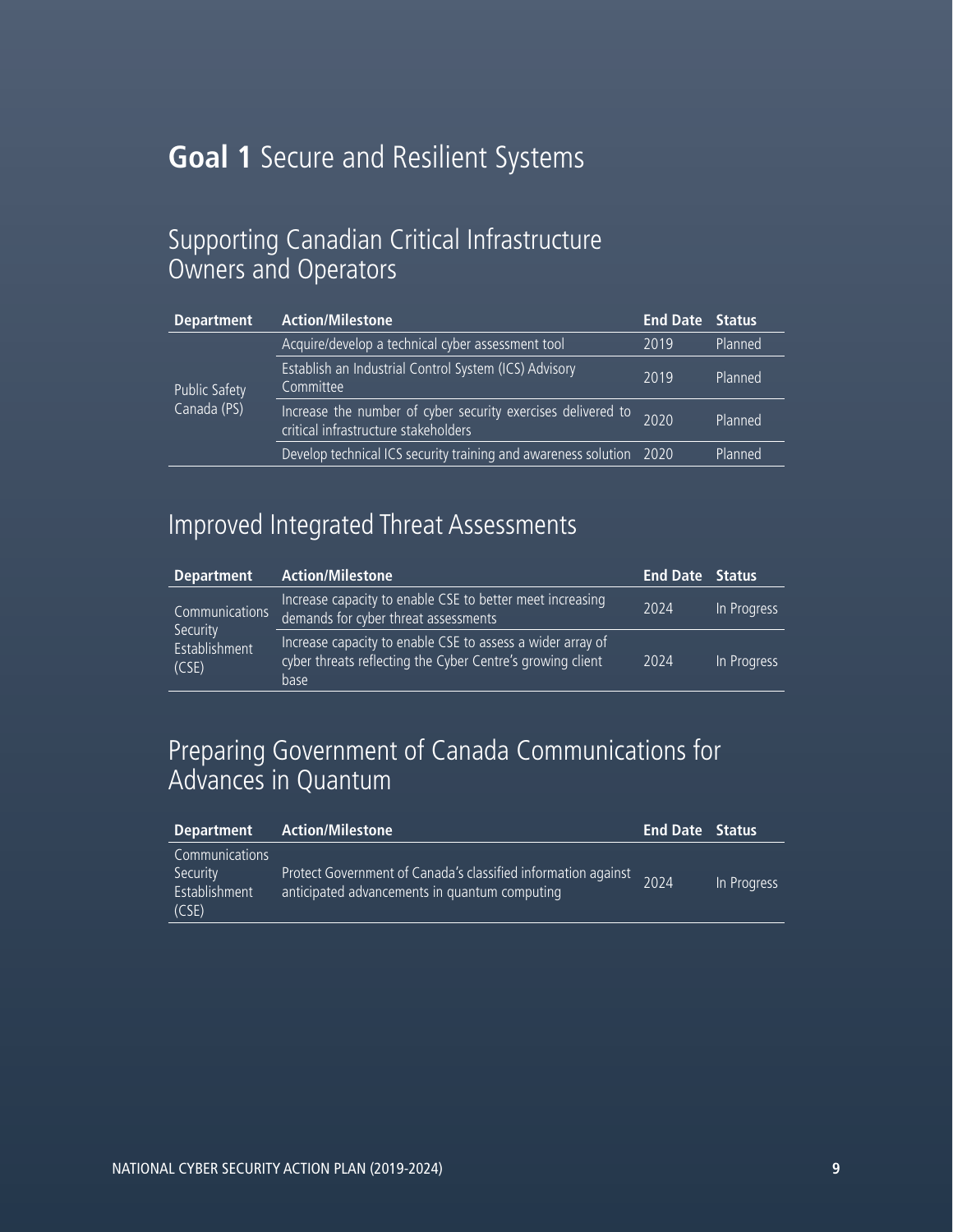## Expanding Advice and Guidance to the Finance and Energy **Sectors**

| <b>Department</b>                                    | <b>Action/Milestone</b>                                                                                                                          | <b>End Date Status</b> |             |
|------------------------------------------------------|--------------------------------------------------------------------------------------------------------------------------------------------------|------------------------|-------------|
| Communications<br>Security<br>Establishment<br>(CSE) | Finance and energy sectors work cooperatively with the Cyber<br>Centre and within their sectors to improve their cyber security 2024<br>postures |                        | In Progress |
|                                                      | Improve cyber security posture of the finance and energy<br>sectors                                                                              | 2024                   | In Progress |

## Cyber Intelligence Collection and Cyber Threat Assessments

| <b>Department</b>                                      | Action/Milestone                                                                                | <b>End Date Status</b> |         |
|--------------------------------------------------------|-------------------------------------------------------------------------------------------------|------------------------|---------|
| Canadian<br>Security<br>Intelligence<br>Service (CSIS) | Augment CSIS collection of national security cyber<br>intelligence and cyber threat assessments | 2024                   | Planned |

## National Cybercrime Coordination Unit (NC3 Unit)

| <b>Department</b>                                 | <b>Action/Milestone</b>                                             | <b>End Date Status</b> |             |
|---------------------------------------------------|---------------------------------------------------------------------|------------------------|-------------|
| Royal Canadian<br><b>Mounted Police</b><br>(RCMP) | Reach initial operating capability                                  | 2020                   | In Progress |
|                                                   | Establish NC3 Unit Advisory Group                                   | 2021                   | In Progress |
|                                                   | Launch the National Cybercrime and Fraud Public Reporting<br>System | 2022                   | In Progress |
|                                                   | Reach full operating capability                                     | 2023                   | In Progress |

## Federal Policing Cybercrime Enforcement Capacity

| <b>Department</b>                          | <b>Action/Milestone</b>                          | <b>End Date Status</b> |             |
|--------------------------------------------|--------------------------------------------------|------------------------|-------------|
| Royal Canadian<br>Mounted Police<br>(RCMP) | Deploy cyber specialists abroad                  | 2020                   | In Progress |
|                                            | Establish/support cybercrime investigative teams | 2021                   | In Progress |
|                                            | Recruit/train cyber capability specialists       | 2021                   | In Progress |

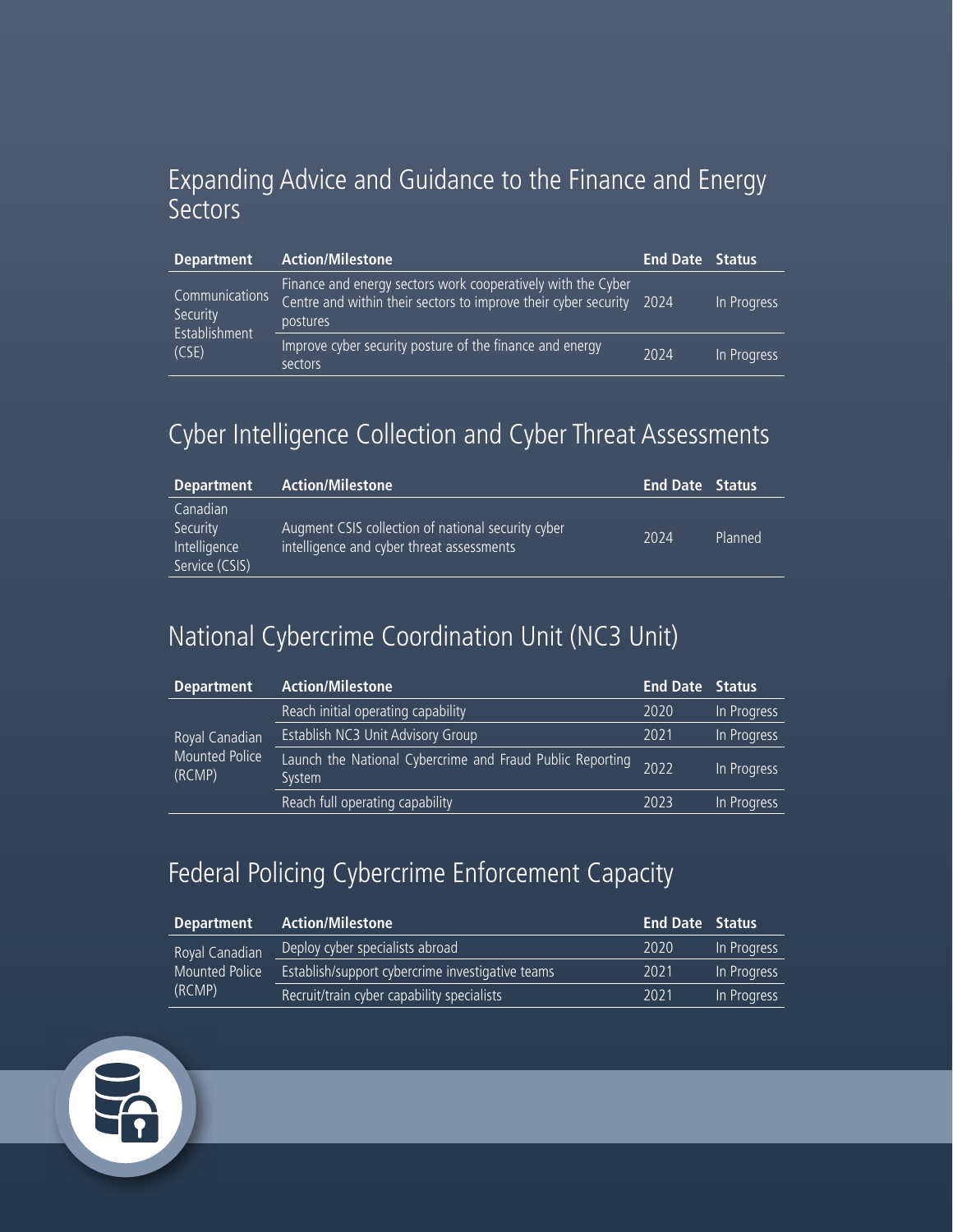# <span id="page-13-0"></span>Goal 2

# An Innovative and Adaptive Cyber Ecosystem

By supporting advanced research, fostering digital innovation, and developing cyber skills and knowledge, the federal government will position Canada as a global leader in cyber security.

Cyber security is increasingly driving innovation and economic activity in Canada. Governments, academia, and members of the private sector can work together to create new opportunities, drive investment, and foster leading-edge research and development. Moreover, the demand for qualified cyber security professionals represents an immediate and growing opportunity for Canada's highly educated workforce.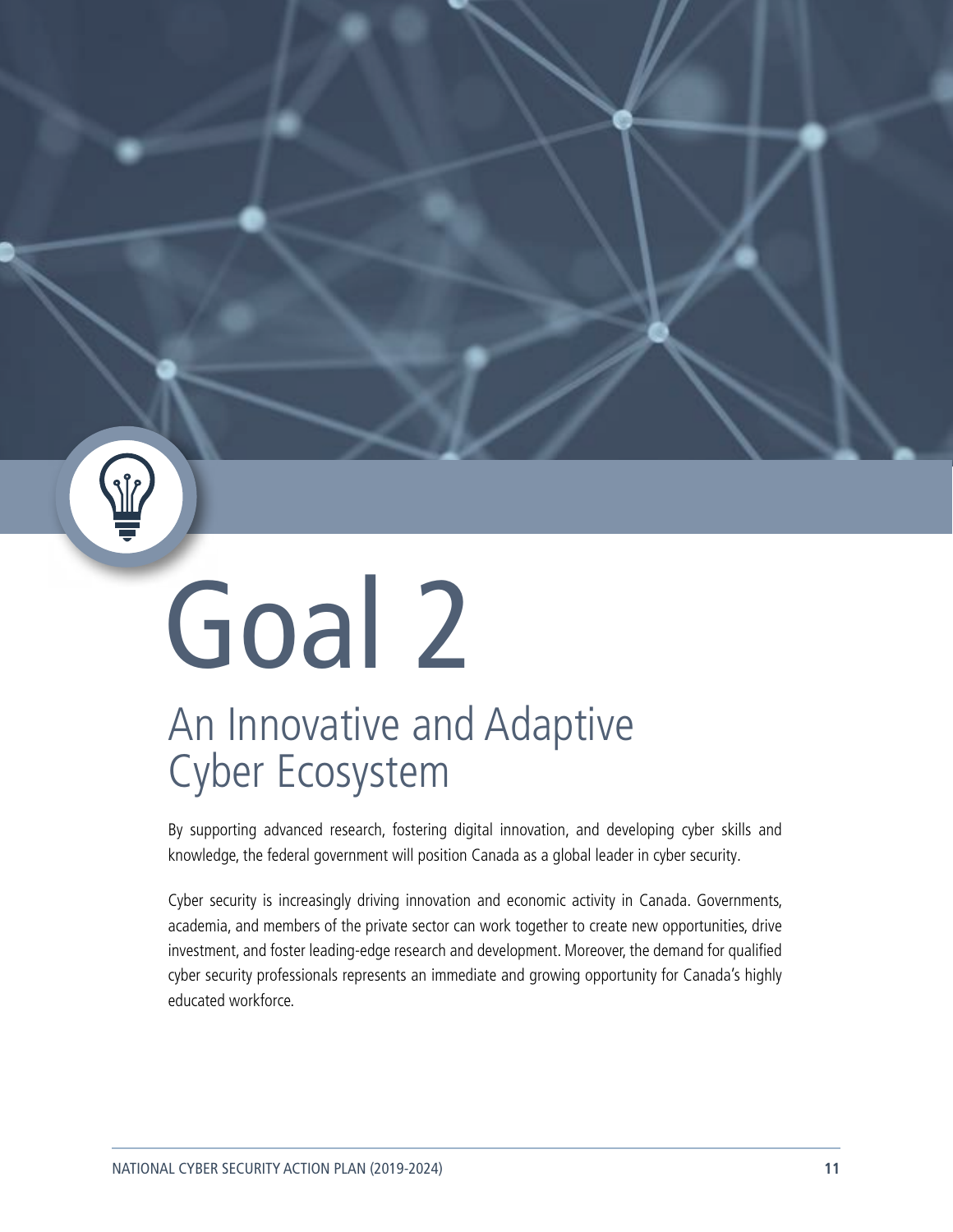<span id="page-14-0"></span>The Government of Canada will play a leadership role in supporting advanced research and helping innovative companies scale up to bring cyber security technologies and services to the global marketplace. It will work with partners to drive investment and foster cyber research and development. It will also invest in initiatives that support digital skills development to address the cyber skills gap, with aims of building the labour force for the future.

# INITIATIVES

#### **Cyber Security Component of the Student Work Placement Program**

Led by the Department of Employment and Social Development Canada (ESDC), this initiative will be used to resource a component of the Student Work Placement (SWP) Program to support the creation of up to 1,000 new Work-Integrated Learning (WIL) opportunities over three years in cyber security.

The SWP Program currently supports the creation of WIL opportunities for Canadian students to align the skills of graduates with the hiring needs of employers in growing industries. Eligible participants must be enrolled in science, technology, engineering, mathematics (STEM) and business programs at post-secondary education institutions across Canada. WIL opportunities provide students with valuable skills development opportunities to facilitate a smoother transition from school to work upon graduation, and help employers build a talent pipeline for their future hiring needs. The SWP supports collaborative partnerships that bring together employers and willing post-secondary education institutions to work on innovative ways of aligning educational skills development with the skills requirements of employers in key and emerging sectors of the Canadian economy.

The SWP Program provides employers with wage subsidies of 50% for each new standard work placement they create (up to a maximum of \$5,000 per placement). This wage subsidy is higher, 70% (up to a maximum of \$7,000), for new placements created for under-represented students, including women in STEM, Indigenous peoples, Persons with Disabilities, and newcomers; as well as first-year students.

The cyber security component of the SWP will focus on increasing the number of WIL opportunities for Canadian students in cyber security to ensure talented young Canadians are graduating with the full complement of skills employers are looking for.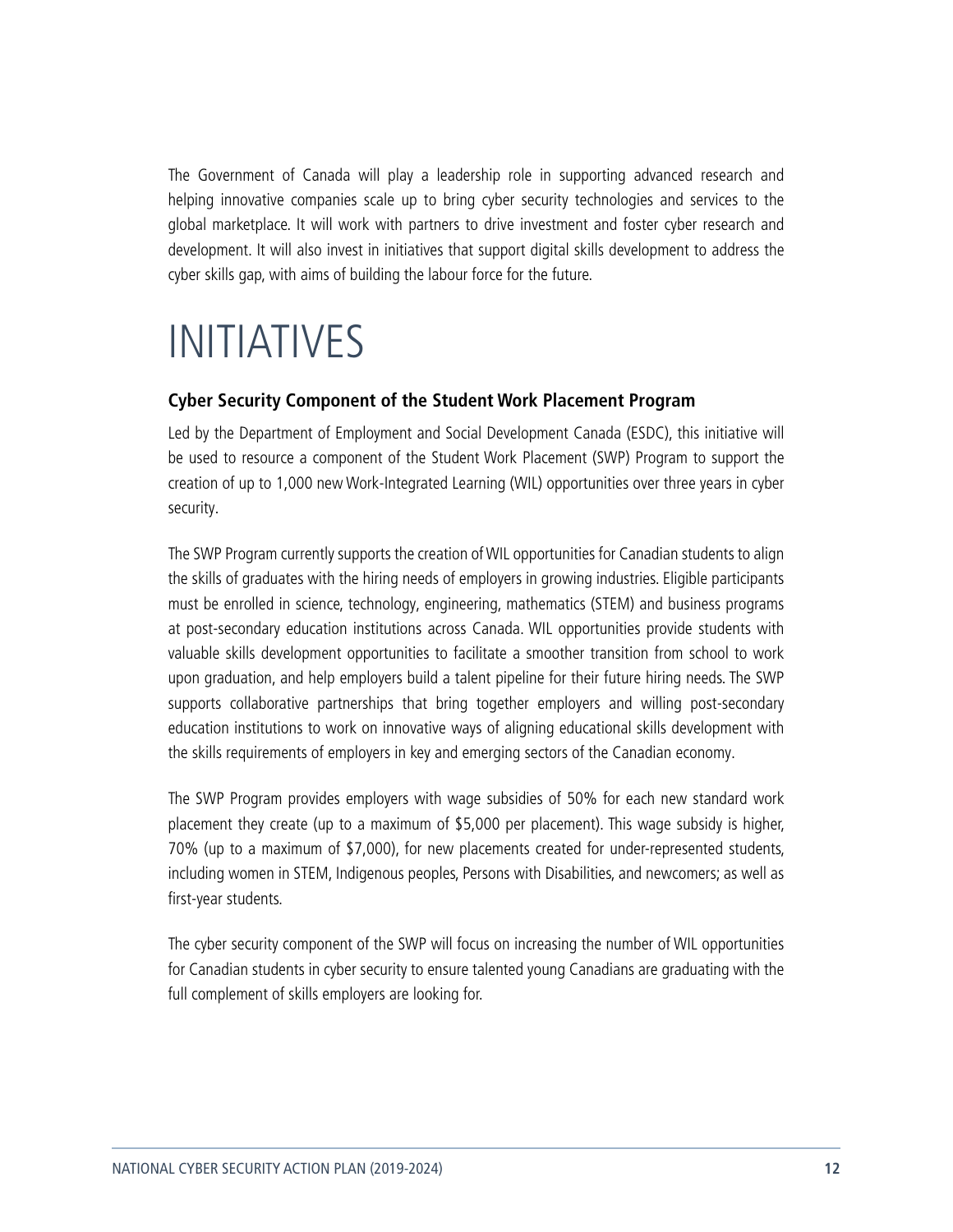#### <span id="page-15-0"></span>**Cyber Security Assessment and Certification for Small and Medium-Sized Enterprises (SMEs)**

Businesses in Canada, especially Small and Medium Enterprises (SMEs), do not have the same capacities as larger businesses when it comes to cyber security. The introduction of a voluntary certification for individual businesses will help participants position their competitive advantage and promote trust in the digital economy. The Cyber Certification Program is geared towards SMEs, which approximately make up 98% of the total number of businesses in Canada.

While a small number of standards for cyber security exist, the Cyber Certification Program requires the implementation of specific cyber security controls by participants certified by a third party accredited certification body to ensure a consistent application of cyber security protections to demonstrate a baseline security provided by certified businesses. This Program is designed to be a starting point for SMEs to improve their cyber security posture.

The ultimate purpose of the Cyber Certification Program is to raise the cyber security posture among Canadian SMEs, increase consumer confidence in the digital economy, promote international standardization, and better position SMEs to compete globally. This public-private initiative is led by Innovation, Science, and Economic Development Canada (ISED), in collaboration with the Communications Security Establishment (CSE), Standards Council of Canada (SCC) and independent private sector accredited certification bodies.

Digital innovation has become the engine of economic growth in the 21st century. Cyber security is not only essential for protecting the sources of Canada's digital innovation – it has become a source of innovation in its own right. (The Strategy)

 $\overline{\phantom{0}1}$ 

 $\alpha$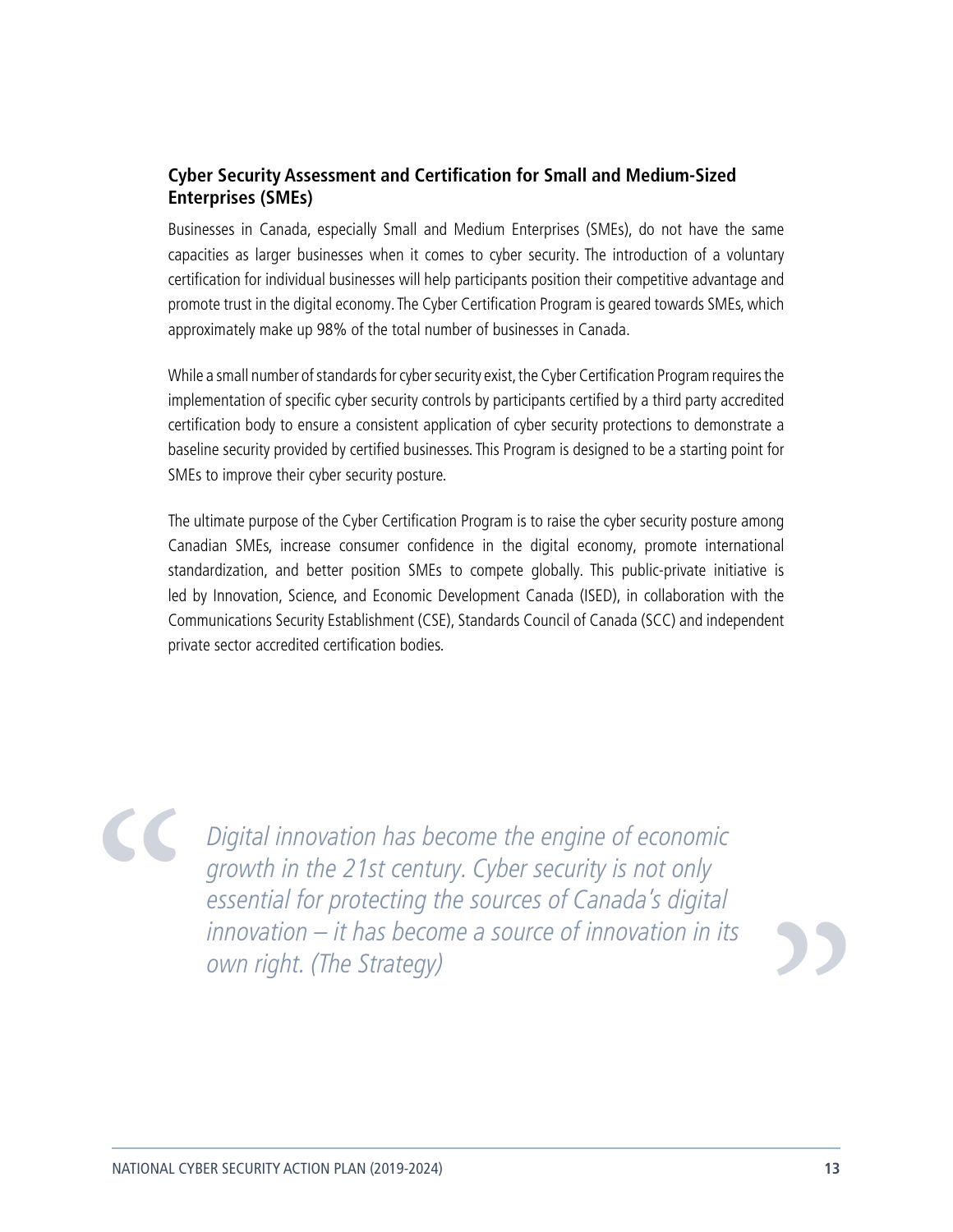# **Goal 2** An Innovative and Adaptive Cyber Ecosystem

## Cyber Security Student Work Placement Program

| <b>Department</b>                          | <b>Action/Milestone</b>                                                     | <b>End Date Status</b> |           |
|--------------------------------------------|-----------------------------------------------------------------------------|------------------------|-----------|
| Employment                                 | Launch student work-integrated learning program                             | 2019                   | Completed |
| and Social<br>Development<br>Canada (ESDC) | Complete student work-integrated learning program and<br>conduct evaluation | 2021                   | Planned   |

## Cyber Security Assessment and Certification for Small and Medium-Sized Enterprises (SMEs)

| <b>Department</b>                                                                     | <b>Action/Milestone</b>                             | <b>End Date Status</b> |             |
|---------------------------------------------------------------------------------------|-----------------------------------------------------|------------------------|-------------|
| Innovation,<br>Science, and<br>Economic<br>Development<br>(ISED), with CSE<br>and SCC | Develop security controls in collaboration with CSE | 2019                   | Completed   |
|                                                                                       | Launch cyber education and awareness tool           | 2019                   | In Progress |
|                                                                                       | Launch cyber certification program                  | 2019                   | In Progress |
|                                                                                       | Launch national standard for cyber security         | 2020                   | Planned     |

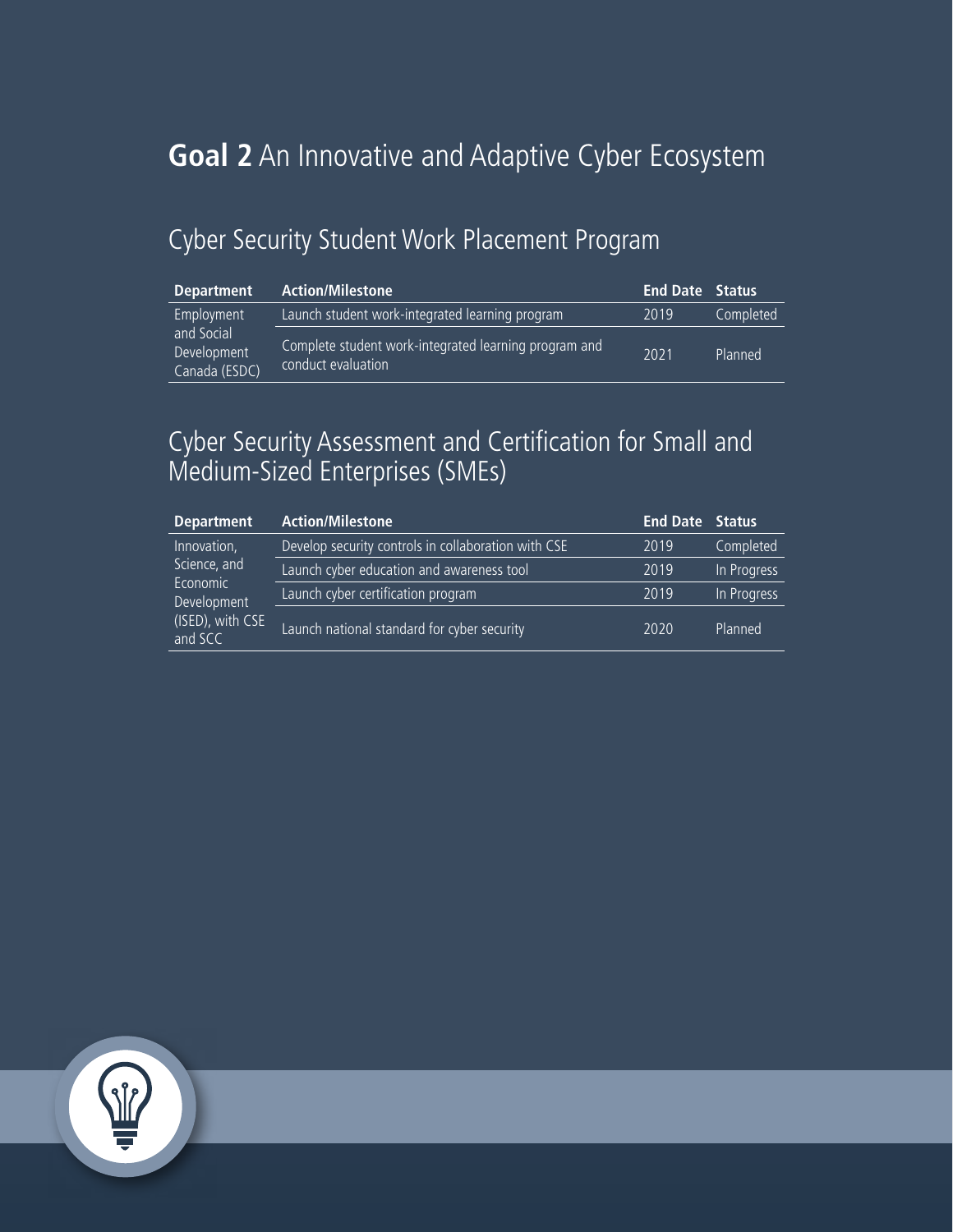<span id="page-17-0"></span>

# Goal 3

# Effective Leadership, Governance and Collaboration

The federal government, in close collaboration with provinces, territories, and the private sector, will take a leadership role to advance cyber security in Canada and will, in coordination with allies, work to shape the international cyber security environment in Canada's favour.

The Government of Canada will demonstrate leadership in advancing Canada's cyber security interests both domestically and abroad, by ensuring the enhanced collaboration and coordination of strategic cyber security and cybercrime issues amongst stakeholders, and by advocating for an open, free and secure internet. Establishing a clear focal point for cyber security within the federal government, through the newly established Canadian Centre for Cyber Security, will demonstrate leadership, while ensuring that partners receive unified advice and guidance on cyber security and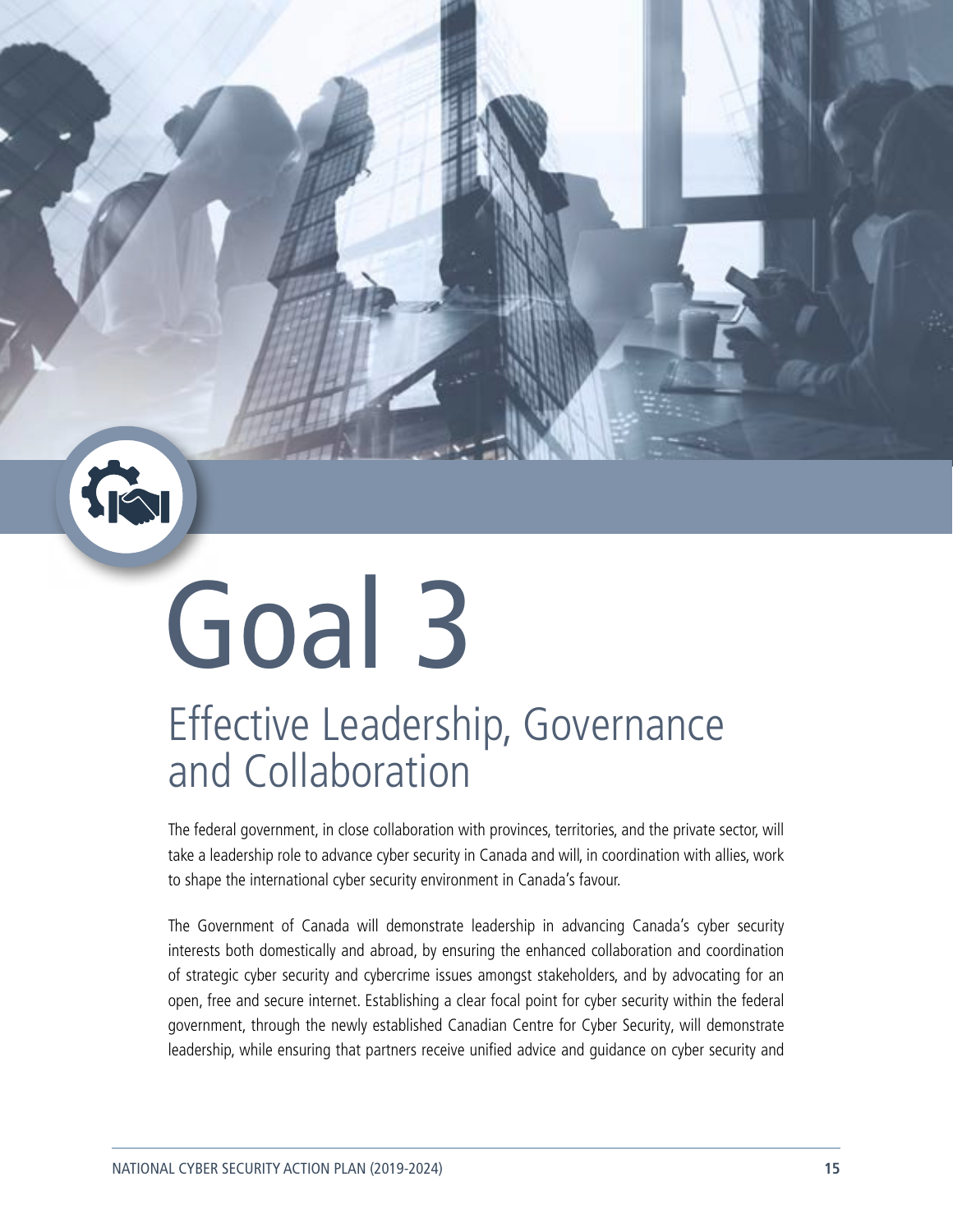<span id="page-18-0"></span>cybercrime issues. The Government of Canada will work to increase information sharing amongst domestic and international partners, and to collect relevant data and metrics in support of evidencebased decision-making.

# INITIATIVES

#### **Strategic Policy Capacity in Cyber Security and Cybercrime**

With an enhanced strategic policy team responsible for cyber security and cybercrime issues, the Department of Public Safety and Emergency Preparedness will be better positioned to support the expanded range of functions to be undertaken to implement the new National Cyber Security Strategy. This initiative will help ensure the proper coordination of strategic cyber security and cybercrime policy issues amongst internal and external stakeholders, allow the Department to begin preliminary work to address the cyber security and cybercrime data gaps, and allow for the resources necessary to support the expanded Cyber Security Cooperation Program (CSCP).

By enhancing its strategic policy capacity, the Department will be better positioned to absorb research emanating from funded CSCP projects. This will help inform future-oriented work, develop proactive policy solutions to emerging issues, and help position the Government to anticipate trends and developments.

#### **Cyber Security Cooperation Program**

The Cyber Security Cooperation Program (CSCP) is the only Government of Canada grants and contributions program dedicated to supporting projects aimed at improving the security of Canada's cyber systems. While originally launched as a pilot program, Budget 2018 allocated additional funding for its renewal and expansion. The expanded CSCP will be aligned with the goals of the new National Cyber Security Strategy, allowing it to deliver more ambitious results in support of all three goals of the NCSS, with a particular focus on innovation and research.

The program will support a range of stakeholders, such as academic and research institutions, smalland medium-sized enterprises, and other private sector partners. Projects supported through the CSCP will yield comprehensive results that help position Canadian governments, businesses, and citizens to better anticipate trends, adapt to a changing environment, and remain on the leading edge of innovation in cyber security. By supporting Canadian research efforts, the CSCP will help improve the collective understanding of the cyber landscape, and advance Canada's economic position.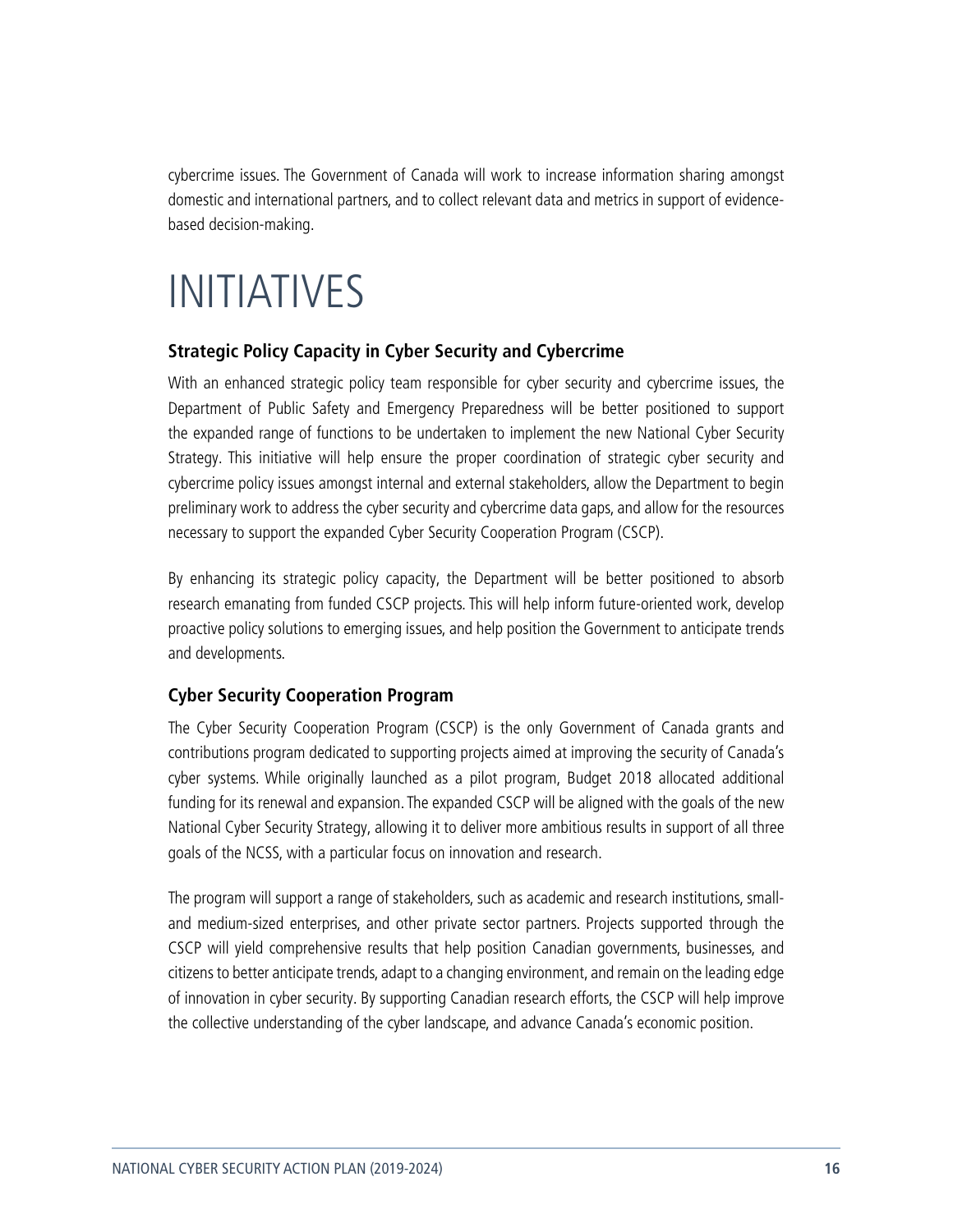#### <span id="page-19-0"></span>**Canadian Centre for Cyber Security**

Until recently, the Government of Canada's cyber security operational capabilities were distributed across different departments and agencies. Though measures were in place to ensure good communication and coordination, ambiguity concerning roles and responsibilities and the inherent difficulty in coordinating multiple decision makers was a barrier to the quick, effective, clear, and trusted technical guidance that Canadians have come to expect from their government. To address this gap, the Government of Canada established the new Canadian Centre for Cyber Security (the Cyber Centre) within the Communications Security Establishment (CSE) in October 2018. It is a single, unified team of government cyber security technical experts that will be the definitive source of unique technical advice, guidance, services, messaging and support on cyber security operational matters for government, critical infrastructure owners and operations, the private sector and the Canadian public. Canadians will have a clear and trusted place to turn to for all cyber security operations issues. The Centre will also provide cyber security expertise to support lead agencies in the delivery of their core functions, including collaborating with the RCMP's NC3 and its law enforcement efforts to address cybercrime.

#### **International Strategic Framework for Cyberspace**

The international dimension of cyber security has not been the focus of Canadian action to date, despite the fact that many threats originate from abroad and that cyber security is an inherently transnational issue. The United States (U.S.), Canada's largest economic and trading partner, is at the forefront of efforts to address international aspects of cyber security, and is looking to allies to cooperate closely by making a significant contribution to these international efforts. Global Affairs Canada's (GAC) International Strategic Framework for Cyberspace will allow Canada to enhance its cooperation with the U.S. as it further implements its cyber security strategy, including by putting in place personnel in Washington to facilitate closer collaboration. GAC will also establish an International Cyber Engagement Working Group to enhance information sharing and coordination between government organizations working on international cyber issues. This initiative supports GAC's mandate to enhance and promote Canada's leadership in an evolving global context, including by advancing efforts to more effectively fulfill Canada's commitments within the North Atlantic Treaty Organization (NATO) and other regional organizations, such as the Organization for Security Cooperation in Europe (OSCE), the Organization of American States (OAS), and the ASEAN Regional Forum (ARF).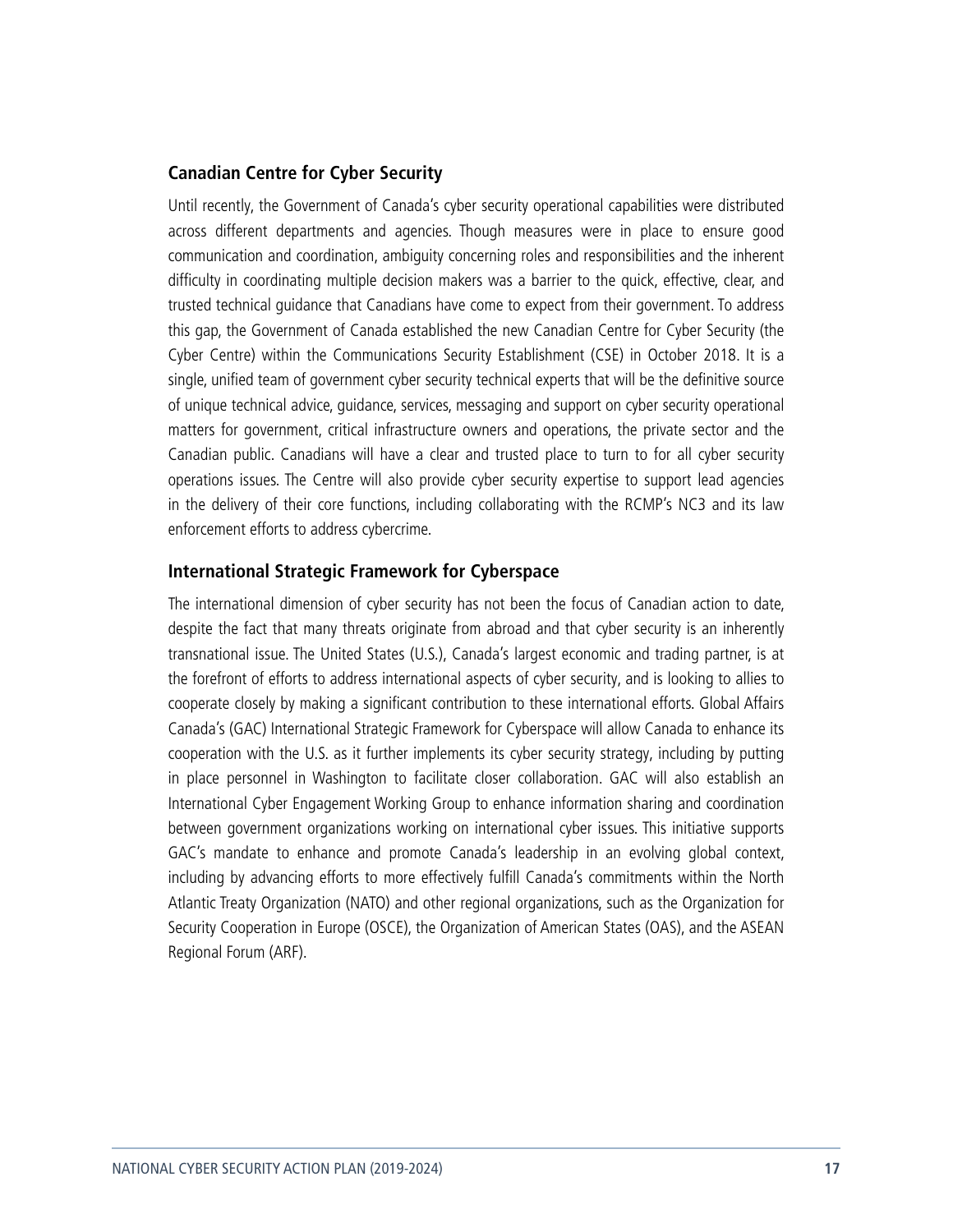#### <span id="page-20-0"></span>**Bilateral Collaboration on Cyber Security and Energy**

Building on current strengths and expertise, Natural Resources Canada (NRCan) will enhance its capacity to collaborate with energy sector stakeholders (e.g., federal departments, provinces and territories, private industry, the U.S.) on cyber security and critical energy infrastructure protection. Envisioned as a collection of bilateral activities, this initiative will facilitate improved two-way communication and cooperation in the face of an increasingly pervasive and sophisticated cyber threat environment. In particular, NRCan aims to pursue joint activities with the U.S. that will strengthen the security and resiliency of the integrated North American electricity grid and crossborder pipelines. To this end, these activities will deliver on the pillars of prevention, preparedness, response and recovery by contributing to more secure and resilient energy systems, developing and strengthening the preparedness capabilities of the energy sector to cyber-attacks, and establishing joint mechanisms to bolster response and recovery of government entities and the energy sector. Ultimately, this initiative will position Canada to better address and respond to both domestic and international threats to our nation's critical energy infrastructure.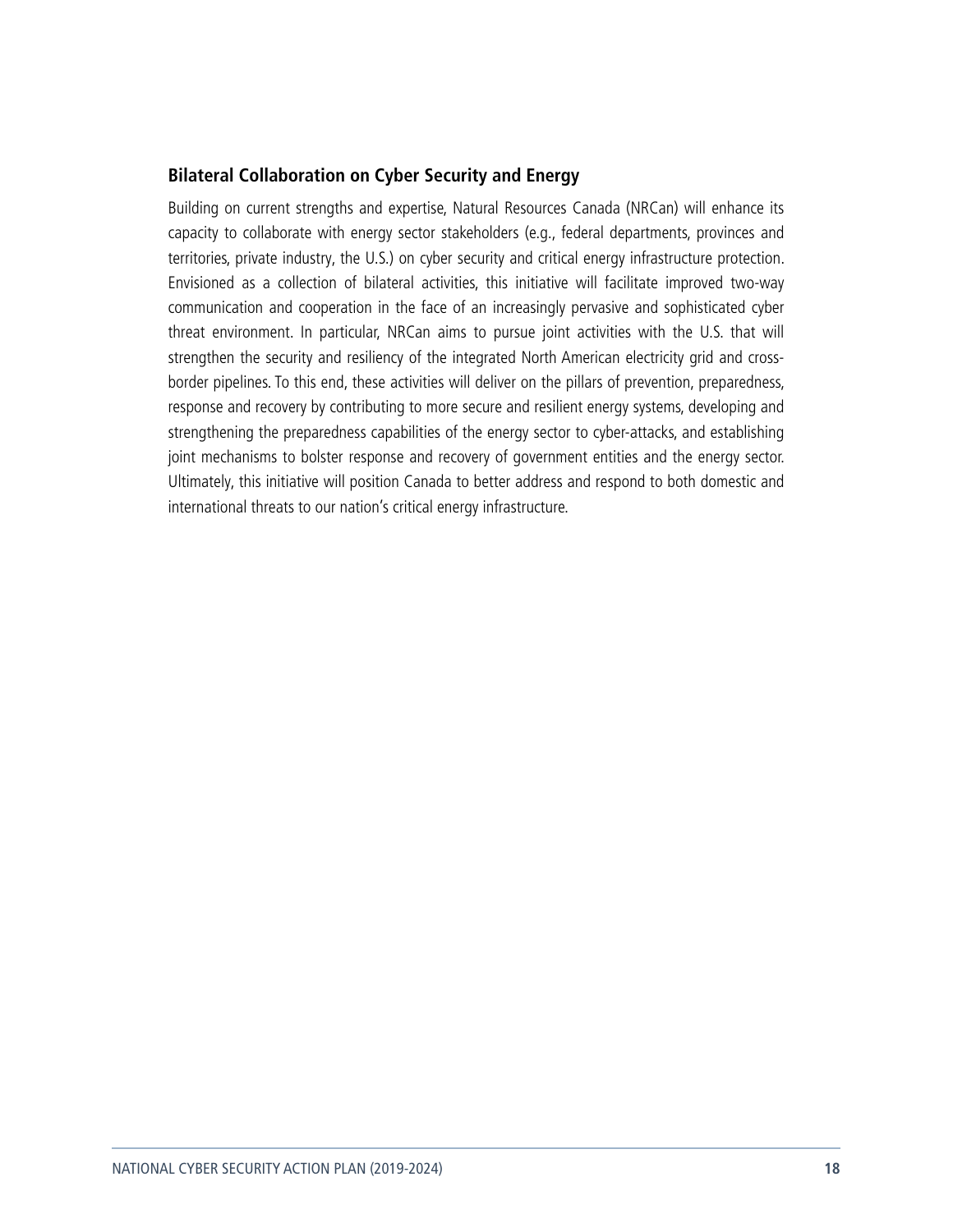# **Goal 3** Effective Leadership, Governance, and Collaboration

## Strategic Policy Capacity in Cyber Security and Cybercrime

| <b>Department</b>                   | <b>Action/Milestone</b>          | <b>End Date Status</b> |             |
|-------------------------------------|----------------------------------|------------------------|-------------|
| <b>Public Safety</b><br>Canada (PS) | Recruit strategic policy team    | 2022                   | In Progress |
|                                     | Undertake annual progress review | $2021 -$<br>2024       | Planned     |
|                                     | Undertake governance review      | 2021                   | Planned     |

## Cyber Security Cooperation Program (CSCP)

| <b>Department</b>                   | <b>Action/Milestone</b>     | <b>End Date Status</b> |         |
|-------------------------------------|-----------------------------|------------------------|---------|
| <b>Public Safety</b><br>Canada (PS) | Launch the renewed CSCP     | 2019                   | Planned |
|                                     | Conduct program marketing   | 2019                   | Planned |
|                                     | Initiate Call for Proposals | 2019                   | Planned |
|                                     | Disburse project funding    | 2019                   | Planned |

## Canadian Centre for Cyber Security

| <b>Department</b>                                    | <b>Action/Milestone</b>                                                        | <b>End Date Status</b> |             |
|------------------------------------------------------|--------------------------------------------------------------------------------|------------------------|-------------|
| Communications<br>Security<br>Establishment<br>(CSE) | Virtual launch of the Canadian Centre for Cyber Security<br>(the Cyber Centre) | 2018                   | Completed   |
|                                                      | Achieve basic operating capability                                             | 2022                   | In Progress |
|                                                      | Achieve full operating capability                                              | 2023                   | In Progress |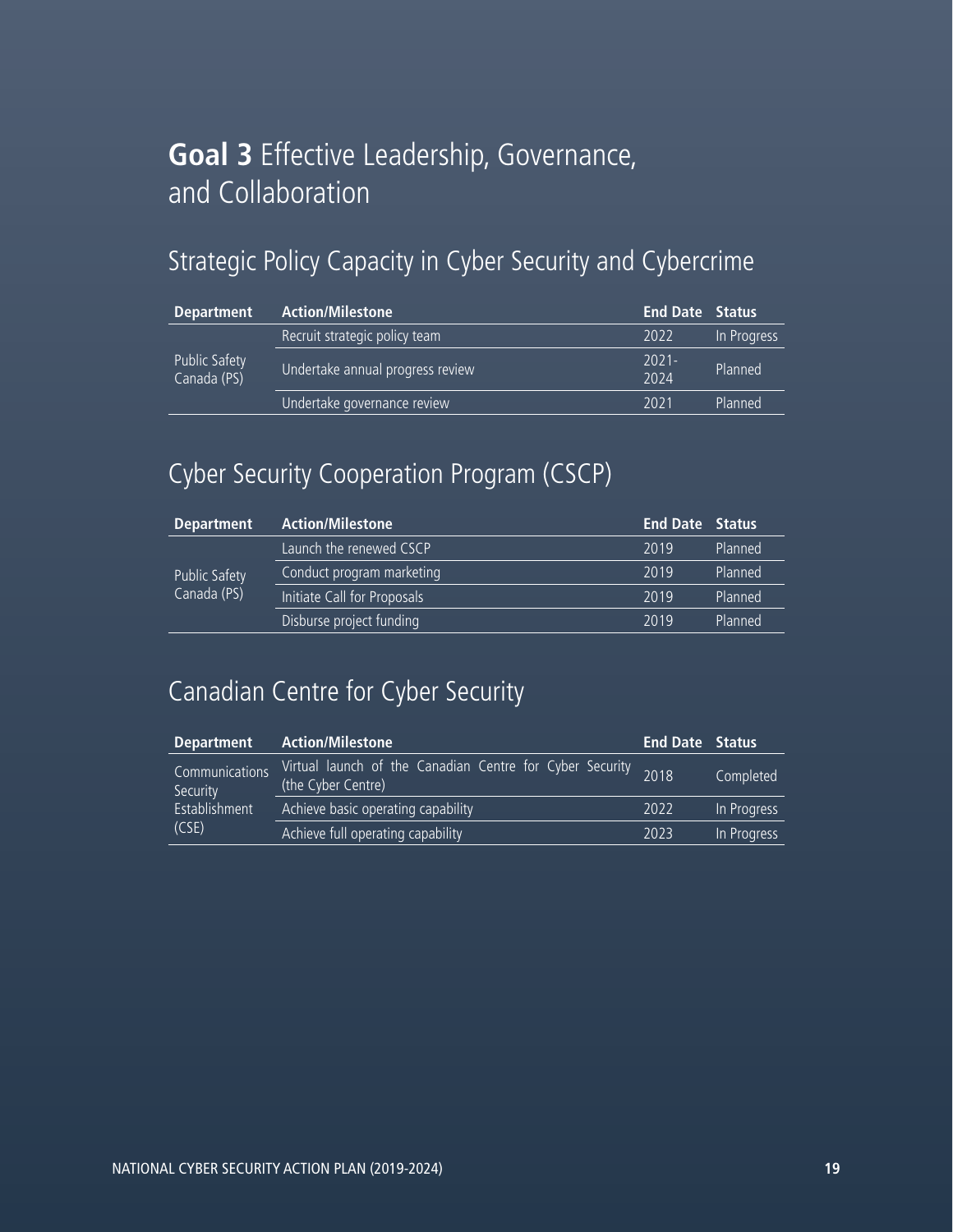# **Goal 3** Effective Leadership, Governance, and Collaboration

# International Strategic Framework for Cyberspace

| <b>Department</b>                     | <b>Action/Milestone</b>                                                          | <b>End Date</b> | <b>Status</b> |
|---------------------------------------|----------------------------------------------------------------------------------|-----------------|---------------|
| <b>Global Affairs</b><br>Canada (GAC) | Launch International Cyber Engagement Working Group                              | 2018            | Completed     |
|                                       | Create cyber unit at Global Affairs Canada                                       | 2019            | Completed     |
|                                       | Develop International Cyber Strategy                                             | 2019            | In Progress   |
|                                       | Undertake cyber-related capacity building                                        | 2019            | In Progress   |
|                                       | Develop attribution policy                                                       | 2019            | Completed     |
|                                       | Staff Washington Mission position                                                | 2020            | In Progress   |
|                                       | Host relevant cyber security meetings                                            | 2024            | In Progress   |
|                                       | Support international participants in cyber negotiations                         | 2024            | In Progress   |
|                                       | Promote Canadian interests and values on cyber issues in<br>international forums | 2024            | In Progress   |

## Bilateral Collaboration on Cyber Security and Energy

| <b>Department</b>                             | <b>Action/Milestone</b>                                                                                                          | <b>End Date</b> | <b>Status</b> |
|-----------------------------------------------|----------------------------------------------------------------------------------------------------------------------------------|-----------------|---------------|
| <b>Natural</b><br>Resources<br>Canada (NRCan) | Recruit and hire core staff for the Bilateral Collaboration Team                                                                 | 2019            | In Progress   |
|                                               | Launch initial call for expressions of interest and proposals for<br>projects                                                    | 2019            | Completed     |
|                                               | Sign contribution agreements and disburse funding for first<br>round projects                                                    | 2019            | In Progress   |
|                                               | Launch second call for expressions of interest and proposals<br>for projects (if required)                                       | 2020            | Planned       |
|                                               | Sign contribution agreements and disburse funding for<br>second round projects (if required)                                     | 2020            | Planned       |
|                                               | Participate in key information sharing activities, workshops,<br>and briefing sessions with the U.S. government                  | 2023            | In Progress   |
|                                               | Advance joint initiatives with U.S. partners on cyber security<br>and energy (e.g. tabletop exercises, R&D, information sharing) | 2023            | In Progress   |